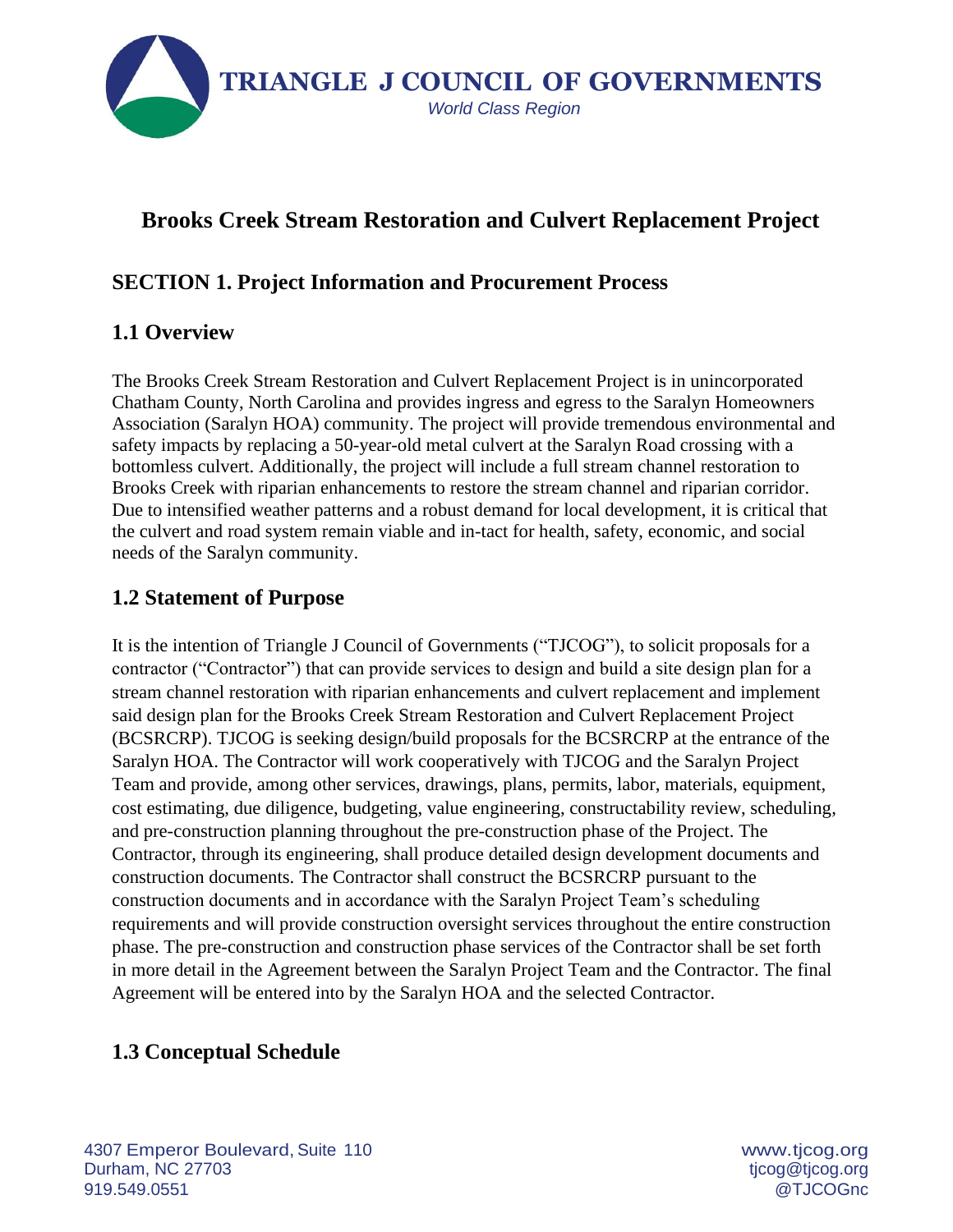To meet the requirements of the project's grant funding, the Project must be completed before October 31, 2023.

# **1.4 Procurement Process**

1.4.1 TJCOG is using the design-build method. The procurement and the provision of services are in accordance with North Carolina General Statues (G.S.) Chapter 143-128.1A and this RFQ.

1.4.2 This process will proceed with the issuance of the RFQ where any interested Proposer can submit its Statements of Qualifications ("SOQ") in accordance with the requirements set forth in this RFQ.

1.4.3 The selection committee will evaluate the SOQs. The three most highly qualified proposers shall be ranked. SOQs may not be withdrawn within 60 days from the date on which SOQs are submitted.

1.4.4 If not as many as three SOQs have been received from qualified Proposers, TJCOG will again solicit for design-build services. If as a result of such second solicitation not as many as three responses are received, TJCOG and the Saralyn Project Team may then begin negotiations with the highest ranked Proposer under G.S 143-64.31, even though fewer than three responses were received. If a contract cannot be negotiated with the highest ranked qualified Proposer, negotiations shall be terminated in writing and initiated with the next best qualified Proposer.

1.4.5 Contractor, by submitting its proposal, agrees that any costs incurred by the Contractor in responding to this RFQ are to be borne by the Contractor and may not be billed to TJCOG. Contractor's proposal must match the order in which the RFQ was submitted or clearly state where the information resides. If TJCOG has any confusion or difficulty in retrieving the required information from a Contractor's proposal, it may result in disqualification of such proposal. Contractor may not have the ability to resubmit its proposal.

1.4.6 The Contractor shall provide TJCOG and the Saralyn HOA with a Certificate of Insurance verifying its limits for public liability, property damage, and automobile insurance in an amount not less than Five Million Dollars (\$5,000,000) per occurrence. For the awarded Contract, TJCOG and the Saralyn HOA shall be specifically named as an "additional insured" on all policies covering work under the Contract and the required Certificate of Insurance shall show that TJCOG and the Saralyn HOA has been added to the policies. All insurance shall be endorsed so that it cannot be canceled in less than thirty (30) days.

1.4.7 The Saralyn HOA intends to enter into a Design-Build Agreement, meeting the following requirements outlined throughout this RFQ. The Saralyn HOA will not contract with any vendor who is restricted from contracting with the State of North Carolina pursuant to N.C.G.S. §§ 143-133.3, 143-59.1, 143-59.2 or 147.86.60.

# **1.5 Services Provided by the Design-Builder**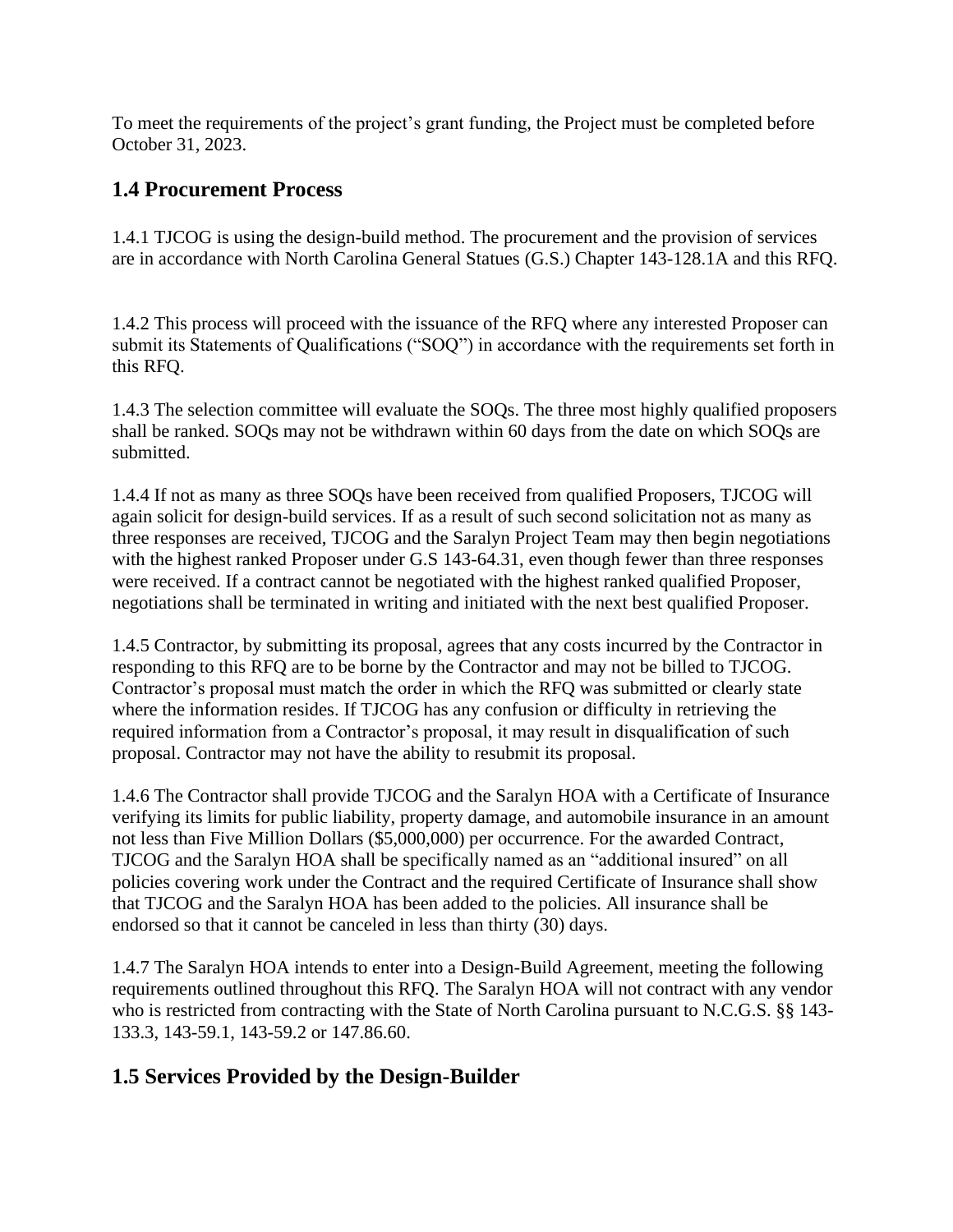1.5.1 The following is a general outline of the work required. This is not intended to be all inclusive, as a detailed description of the work requirements will be developed in negotiation of the Task Authorization with the successful Contractor. The design requirements for this project will be discussed with the selected Contractor and will achieve the following goals:

- a. Goal 1: Replace the 50-year-old metal culvert at the Saralyn Road crossing with a bottomless culvert.
- b. Goal 2: Direct restoration of 65 linear feet of stream channel that flows under Saralyn Road in a bottomless culvert and enhancement of the existing stream bed and banks (125 linear feet) and riparian buffers (250 linear feet, both sides) immediately downstream of the culvert.
- c. Goal 3: The existing culvert has caused severe scouring to the stream bed and banks, so the stream geometry and riparian buffer will be designed, restored, and enhanced to mimic that of the cross-sections, geomorphology, and riparian buffer flora immediately observed up-stream of the existing culvert in a stable condition.
- d. Goal 4: Improve aquatic and terrestrial habitats in the project area and downstream due to reduced sedimentation as a result of the project.
- e. Goal 5: Design adequate ingress and egress into the community throughout the construction phase of the Project – recognizing that this is the only point of entry into the community.

All goals will aid in creating safe and stable ingress and egress into the Saralyn community and will increase water quality upstream and downstream of the Project's location.

1.5.2. Design components include but are not limited too;

- a. Design and document the work necessary to replace the existing culvert at the Saralyn crossing as well as the necessary stream restoration and embankment repairs.
- b. The Contractor will conduct a preliminary site investigation and will review all pertinent readily available existing data.
- c. The Contractor will provide an engineer's cost estimate of construction costs for the design of the project.
- d. The Contractor will provide geotechnical services incidental to the design work as applicable.
- e. Utility conflicts are to be avoided to the maximum extent practicable.
- f. Provide a design that conforms to the standards of Chatham County, State Agencies, and NCDOT. This includes meetings with regulatory agencies to ensure approval of the project (when applicable), or other agencies where appropriate.
- g. The design team will coordinate with TJCOG, the Saralyn Project, Team, United States Army Corps of Engineers (USACE) ,and the North Carolina Department of Environmental Quality (NCDEQ).
- h. Design of erosion and sediment control measures to conform to NCDEQ requirements. Includes meetings with regulatory agencies to ensure approval of the project (if applicable).
- i. Perform environmental assessments as necessary.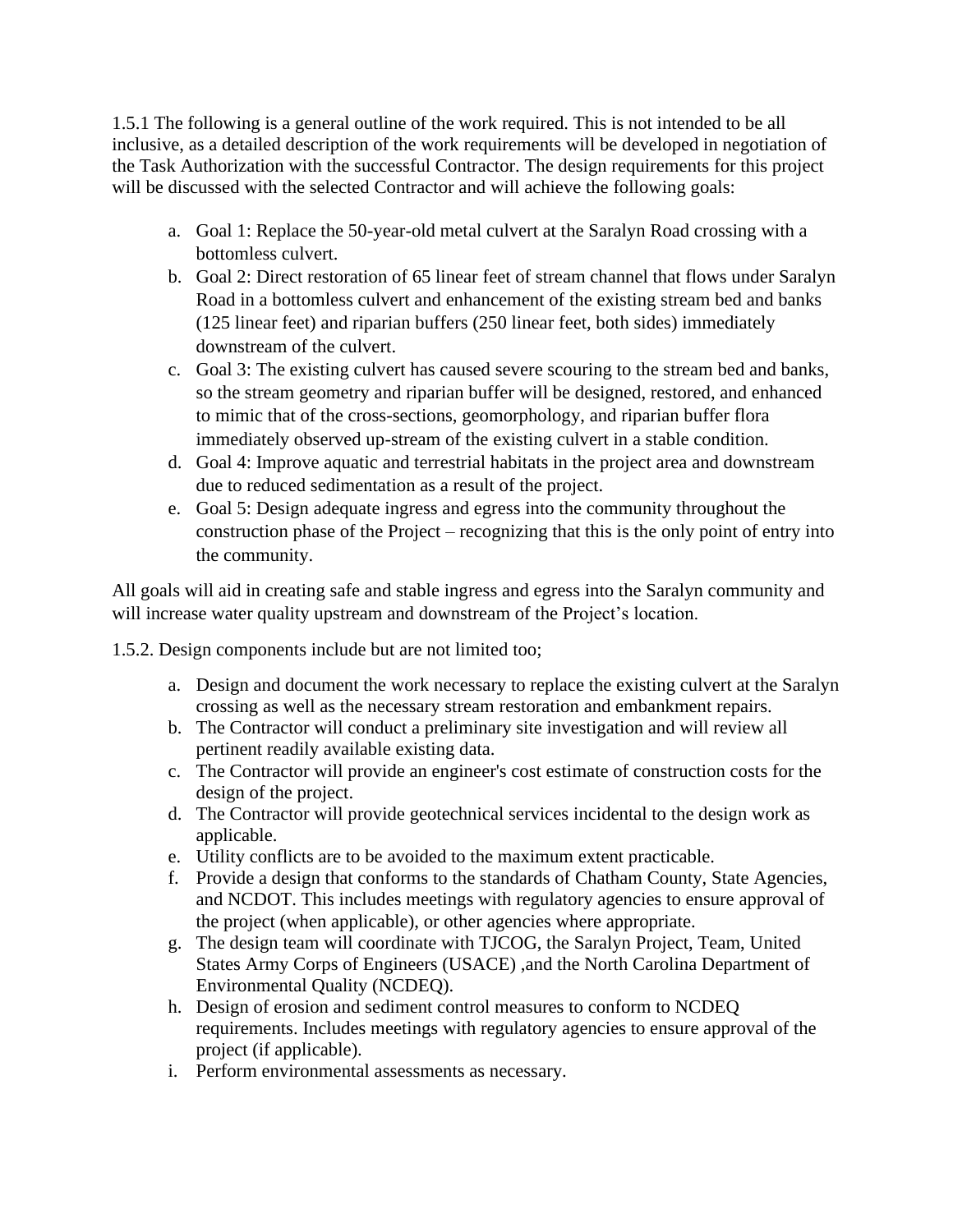- j. Provide methods of analysis and design discharge determination decisions in a design memorandum.
- k. Constant communication with TJCOG and the Saralyn Project Team for successful completion of the project.
- l. All data, designs, and specifications will be provided and become the property of TJCOG and the Saralyn Project Team.
- m. TJCOG and the Saralyn Project Team have the right to test materials if deemed necessary.
- n. Prepare Monthly Progress reports and supporting data. The progress report shall include accomplished tasks for the month, anticipated progress for the next month, pending issues, and schedule completion target dates.
- o. Incorporate recommendations, as feasible, from TJCOG and the Saralyn Project Team to be folded into the final design.
- p. Finalize drawings and specifications for engineering and construction services needed including dimensions and materials needed. This will also include an updated construction timeline and updated construction costs.
- q. Present the final design recommendation to the Saralyn HOA Board and answer questions and provide clarification as needed.
- 1.5.3 Permitting components include but are not limited too;
	- a. Submit all permit applications (to include permit fees) to appropriate agencies in a timely, progressive manner upon completion of approved design.
	- b. Monitor permit status while in review process.
	- c. Coordinate with permitting agencies to obtain approval.
	- d. Permitting shall be included as part of the design schedule.
- 1.5.4 Construction components include but are not limited too;
	- a. Construction will be based off the final design documents and will not take place until final approval from TJCOG and the Saralyn Project Team has been authorized.
	- b. The Contractor will abide to the non-negotiable deadline of October 31, 2023.
	- c. Notify TJCOG and the Saralyn Project Team of Intent for Construction Start Date.
	- d. Schedule and hold kick off meeting on the site (or virtual meeting if deemed necessary).
	- e. Present construction plan and schedule to TJCOG and the Saralyn Project Team
	- f. Prepare Monthly Progress reports and supporting data. The Progress Report shall include accomplished tasks for the month, anticipated progress for the next month, pending issues, and schedule completion target dates.
	- g. Establish Perimeter Controls and Erosion and Sediment Control Measures.
	- h. Implement construction plans developed during design services phase.
	- i. Provide construction management and administration.
	- j. Provide and manage site safety.
	- k. Provide quality assurance and quality control services.
	- l. Build and manage a temporary traffic diversion around the work site during the culvert replacement that allows ingress and egress into the community.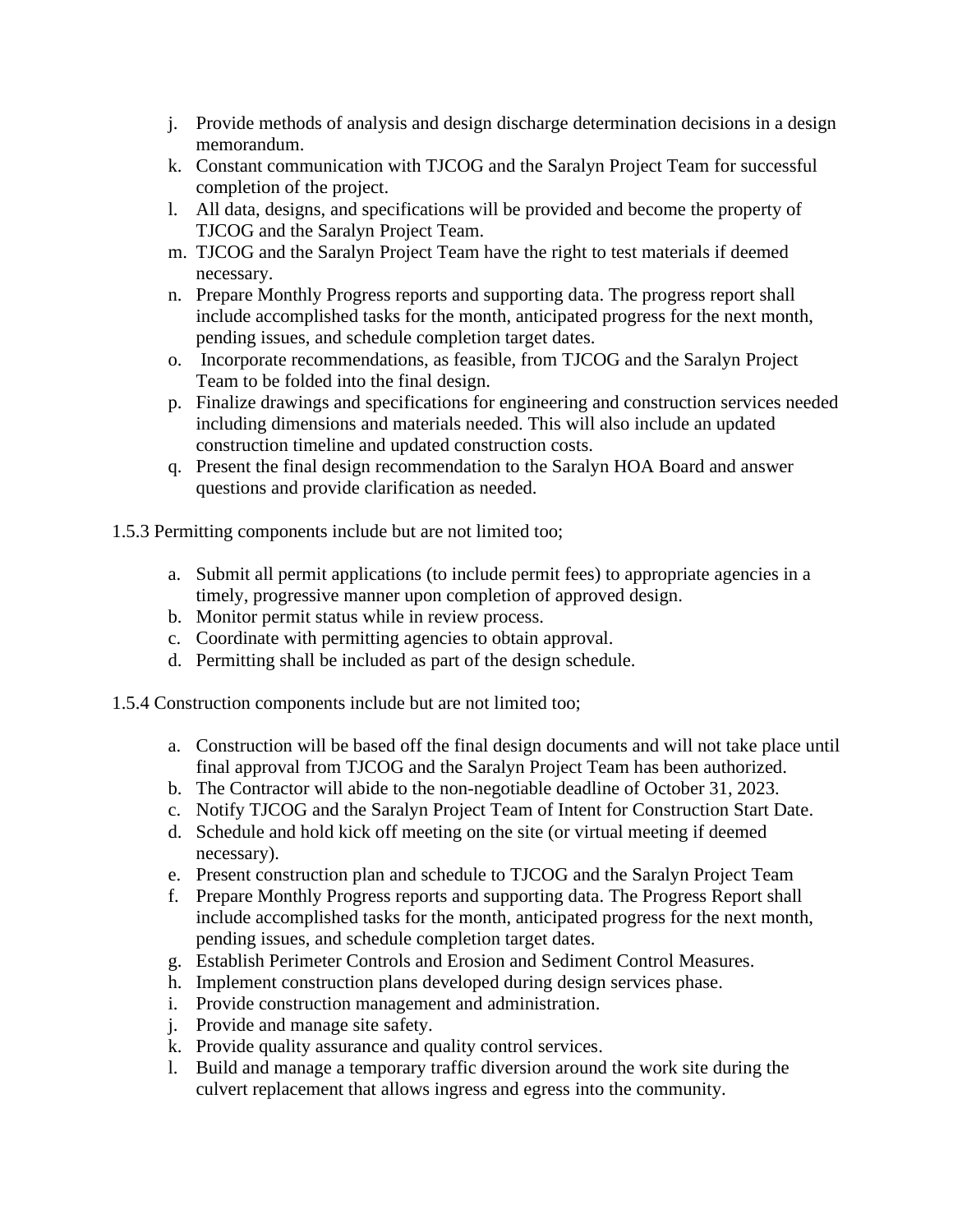- m. Provide monthly cost and schedule updates to TJCOG and Saralyn Project Team
- n. Complete construction.
- o. Request final acceptance meeting.
- p. Project closeout, including punch list walk through and final acceptance.
- q. Warranty correction work.
- r. Bond release.

### **SECTION 2. Instructions for Proposers**

### **2.1 Advertisement of RFQ**

2.1.1 Information related to this solicitation, including any addenda, will be posted on [https://www.tjcog.org/get-involved/requests-proposals.](https://www.tjcog.org/get-involved/requests-proposals) Proposers are encouraged to routinely monitor the web site. It is the Respondent's responsibility to ensure that all addenda have been reviewed and, if required, signed, and returned.

### **2.2 Delivery of SOQs and Procurement Schedule**

2.2.1 Deliver the SOQ to the address shown below no later than 3:00 p.m. on 6/3/2022 for the SOQ to be accepted. SOQs received after this time will be returned unopened. Address SOQs to: Triangle J Council of Governments Attn: Lindsay Whitson, 4307 Emperor Blvd., Suite 110, Durham, North Carolina, 27703.

### **Procurement and Project Schedule**

| Issue RFQ                                   | 4/29/2022                    |
|---------------------------------------------|------------------------------|
| Deadline for Questions and Comments         | 5/25/2022                    |
| Submission of SOQS                          | 6/3/2022                     |
| Interviews (optional at discretion of TJCOG | 6/14/2022 to 6/15/2022       |
| and the Saralyn Project Team)               |                              |
| Selection of best qualified design-builder  | $6/22/2022$ (or earlier)     |
| <b>Negotiations</b>                         | Start 6/22/2022 (or earlier) |
| <b>Contract Execution</b>                   | 7/1/2022                     |
| Deadline for Substantial Completion         | 9/1/2023                     |
| Deadline for Final Completion               | 10/31/2023                   |
| Deadline for Final Warranty Inspection      | 12/1/2023                    |

2.2.2 TJCOG and the Saralyn Project Team reserve the right to schedule interviews. At this time interviews are not being included in the RFQ procurement phase.

2.2.3 TJCOG and the Saralyn Project Team assumes no obligations, responsibilities, and liabilities, fiscal or otherwise, to reimburse all or part of the costs incurred or alleged to have been incurred by parties considering a response to and/or responding to this RFQ. All such costs shall be borne solely by each Proposer.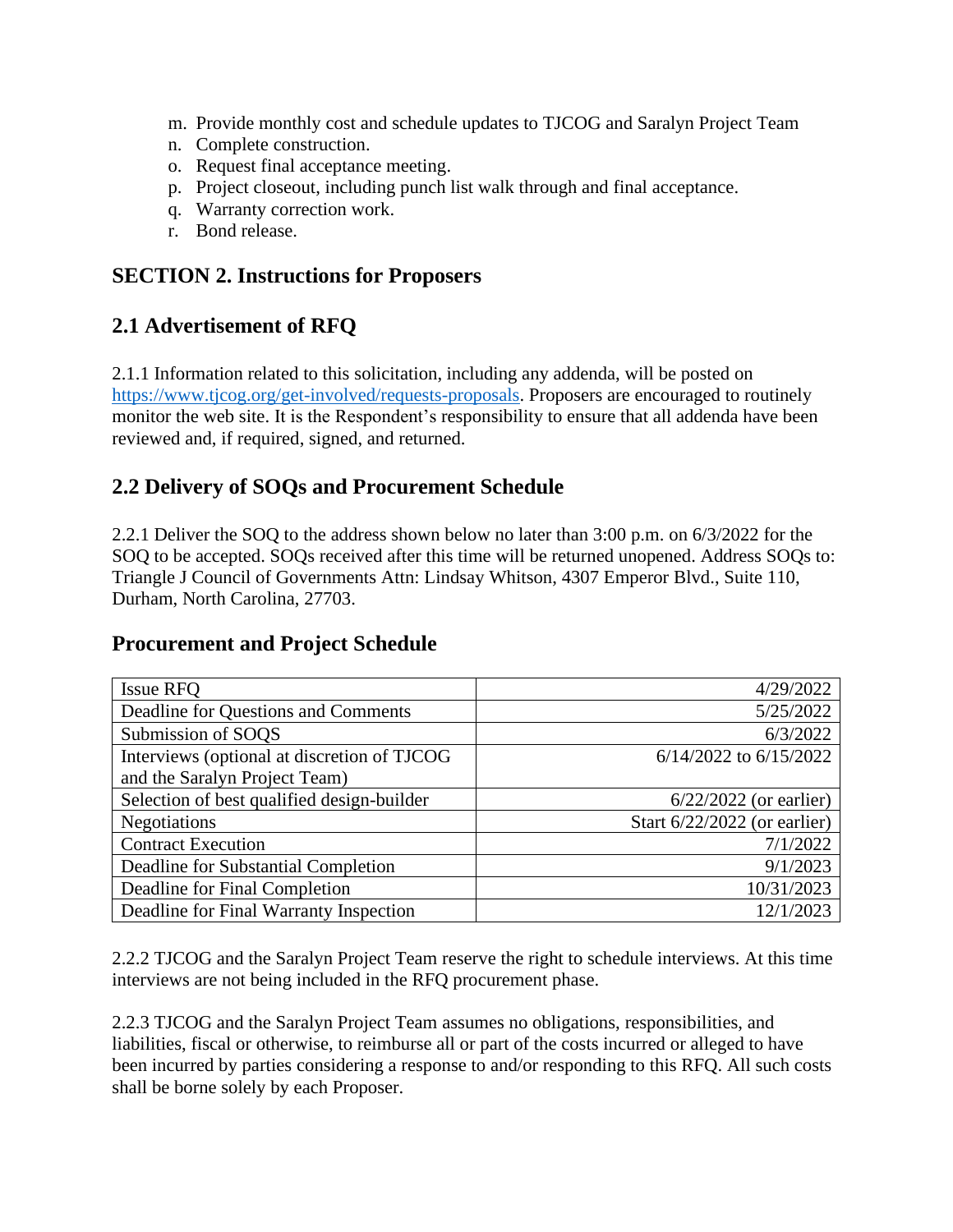## **2.3 Point of Contact and Questions**

2.3.1 To ensure fairness during the procurement process, until the Agreement is executed, Proposers and their employees, representatives, and agents shall not contact TJCOG staff, the Saralyn Project Team, the Saralyn HOA Board, or any other official, employee, or representative.

2.3.2 Direct questions regarding this RFQ and Project are to be submitted electronically to the Pont of Contact listed below. Questions will not be answered via phone. Modifications to the RFQ can only be made by Addenda. Requests for clarification and questions to this RFQ must be received by TJCOG no later than 5/25/2022. TJCOG will not entertain any further questions after the due date.

#### **Point of Contact: Lindsay Whitson, Community and Economic Development Program Manager, Triangle J Council of Governments. Email address: [lwhitson@tjcog.org.](mailto:lwhitson@tjcog.org)**

TJCOG shall issue addenda reflecting questions and answers to this RFQ, if any, which shall be posted to [https://www.tjcog.org/get-involved/requests-proposals.](https://www.tjcog.org/get-involved/requests-proposals) Respondents shall be entitled to rely only on written material contained in an Addendum to this RFQ.

2.3.3 All communication is subject to distribution to all Proposers except deemed confidential information or as proprietary by a Proposer. TJCOG will share with all Proposers all Addenda to this RFQ including any revisions based on its review of Proposer comment and questions concerning this RFQ. TJCOG disclaims the accuracy of information derived from any source other than the Point of Contact identified above, and the use of any such information is at the sole risk of the Proposer. Only answers and responses issued by formal Addenda shall be final and binding upon TJCOG. Oral and other interpretations shall be without legal effect and Proposer shall not rely on such oral and other interpretations. Proposers are required to submit a signed Addenda if issued.

# **2.4 Preparation of SOQ**

2.4.1 The Statement of Qualifications Letter ("SOQ Transmittal Letter") and other SOQ Forms are included with the RFQ. A copy of these forms in Word or Excel, as appropriate, will be made available to Proposers.

2.4.2 Complete all blanks on the SOQ Transmittal Letter, SOQ Form 1. Execute SOQ Form 1 as indicated below:

a. For a corporation in the corporate name with the signature of the president, a vice-president or other corporate officer accompanied by evidence of authority of the individual to sign on behalf of the corporation. Show the corporate address and state of incorporation with the signature.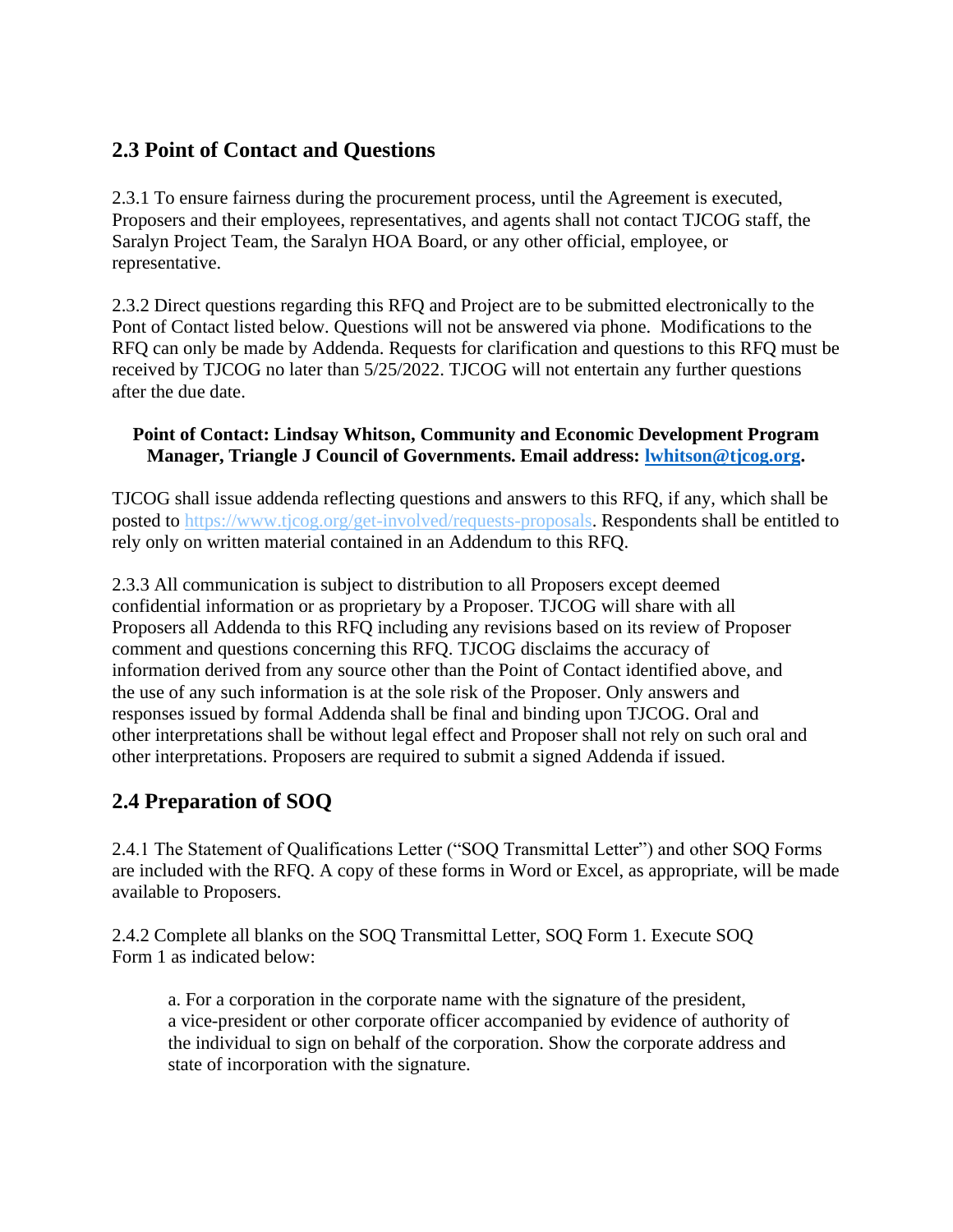b. For a partnership in the partnership name with the signature of a partner. The title of the partner must appear with the signature. The document must be accompanied by evidence of authority for that individual to sign on behalf of the partnership. Show the official address of the partnership with the signature.

c. For a limited liability company in the name of the firm with the signature of an officer of that company. The document must be accompanied by evidence of authority for that individual to sign on behalf of the company. Show the state in which the firm was formed and the official address of the firm with the signature.

d. For a joint venture with a signature of an authorized person from each joint venture member entity in the manner indicated on the SOQ Transmittal Letter. The document must be accompanied by evidence of authority for each individual to sign on behalf of their respective organizations. Show the official address of the joint venture with the signature.

2.4.3 Type or print all names in ink below the signature.

2.4.4 Acknowledge receipt of all Addenda by filling in the number and date of each Addenda received. Provide a signature as indicated to verify that the Addenda were received. A SOQ Transmittal Letter that does not acknowledge the receipt of all Addenda may be considered nonresponsive.

2.4.5 Provide the name, address, and telephone number of the individual to be contacted for any communications regarding the RFQ in the SOQ Transmittal Letter.

2.4.6 Proposer shall provide evidence of its authority to do business in the State of North Carolina and include such evidence with SOQ Form 1. Alternatively, Proposer will covenant to obtain such authority prior to award of the Agreement, with its execution of SOQ Form 1.

# **2.5 Confidentiality of SOQ Information**

2.5.1 Documents submitted as part of the SOQ are governed by Chapter 132 (Public Records) of the General Statutes of North Carolina. If the Proposal contains confidential technical, financial, or other information that constitutes a trade secret under applicable North Carolina law (See GS 66-152(3) and GS 132-1.2), such confidential information shall be specifically and clearly identified by properly marking each page and inserting the following notice on the front page of the SOQ immediately following the Proposer's Cover Letter: "Pages of this Proposal, identified by an asterisk (\*) and along the right margin with a bold vertical line, contain information that is a trade secret under applicable North Carolina law. The Proposer requests that such information be used for the limited purpose of evaluating this Proposal. In submitting this Proposal, the Proposer represents that it is familiar with and understands the current provisions of Chapter 132 (entitled Public Records) and Article 24 of Chapter 66 (entitled "Trade Secrets Protection Act") of the North Carolina General Statutes.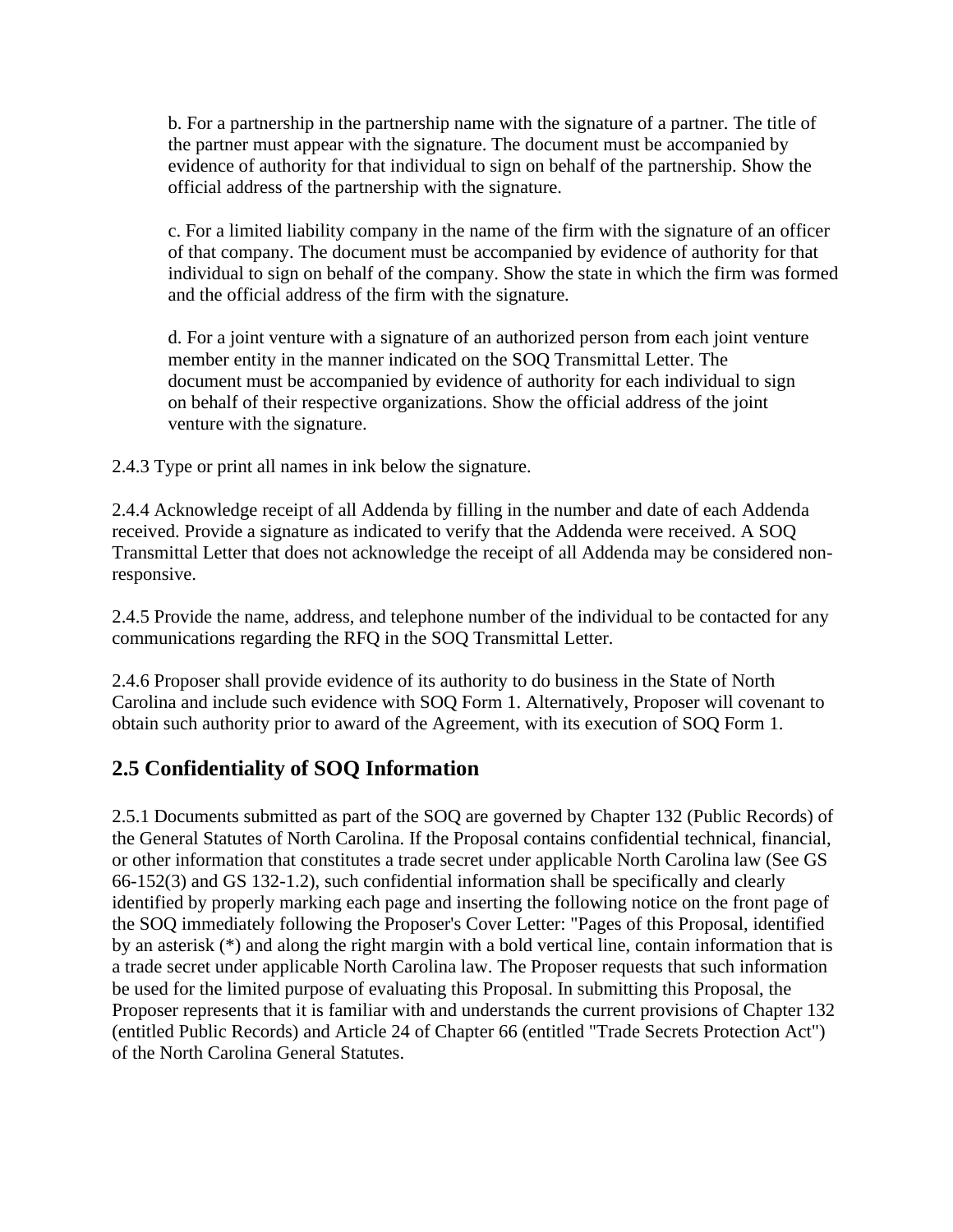Furthermore, in submitting this Proposal, the Proposer also agrees that TJCOG may reveal any trade secret materials contained in the Proposal to individuals and entities involved in the review or evaluation of any Proposal submitted as part of this Project. Additionally, the Proposer agrees to indemnify and hold harmless any person or organization participating in the review committee to include but not limited to; officers and employees of TJCOG, members of the Saralyn Project Team, and the Saralyn Homeowners Association (HOA) Board. The Proposer further understands that it may be disqualified if the Proposer designates one or more portions of its submitted Proposal as a trade secret and TJCOG's Attorney determines that the Proposer knew or should have known that any part of such portion(s) does not qualify as a trade secret under applicable North Carolina law. It is understood that the public disclosure of any portion of a Proposal will be made to the extent that TJCOG determines that such disclosure is required by applicable Law." Furthermore, marking the entire SOQ as confidential is not allowed.

## **2.6 Submittal of Forms**

2.6.1 The Proposer shall complete and submit the SOQ per the instructions and requirements of the RFQ.

a. The SOQ shall be submitted in the following format and subject to the page limits as indicated below and elsewhere in this RFQ:

| Section #      | <b>Section Title</b>                              | Counts              |
|----------------|---------------------------------------------------|---------------------|
|                |                                                   | <b>Towards Page</b> |
|                |                                                   | Limit               |
|                | Cover Letter                                      | Yes                 |
|                | <b>Statement of Qualifications</b>                | N <sub>o</sub>      |
|                | <b>Transmittal Letter</b>                         |                     |
| $\overline{2}$ | Proposer and Design-Build Team Profiles           | Yes                 |
| 3              | Proposer and Design-Build                         | N <sub>0</sub>      |
|                | <b>Team Qualifications and</b>                    |                     |
|                | Experience                                        |                     |
| 4              | Project Organization and Personnel                | Yes                 |
| 5              | Design-Build Team Project Approach                | Yes                 |
| 6              | <b>Safety Program and Safety</b>                  | Yes                 |
|                | Performance                                       |                     |
|                | <b>Financial Information</b>                      | No                  |
|                | $SOO$ Page Limit (Single printed pages) – 30-page |                     |
|                | limit                                             |                     |

b. Except for charts, schedules, tables, exhibits, and other illustrative and graphical information, all information shall be prepared on 8.5" x 11" white paper, except where specifically accepted in this RFQ. Charts, schedules, tables, exhibits, and other illustrative and graphical information may be on 11" x 17" paper but must be folded to 8.5" x 11". An 11" x 17" sheet shall be counted as one (1) page provided it is a chart,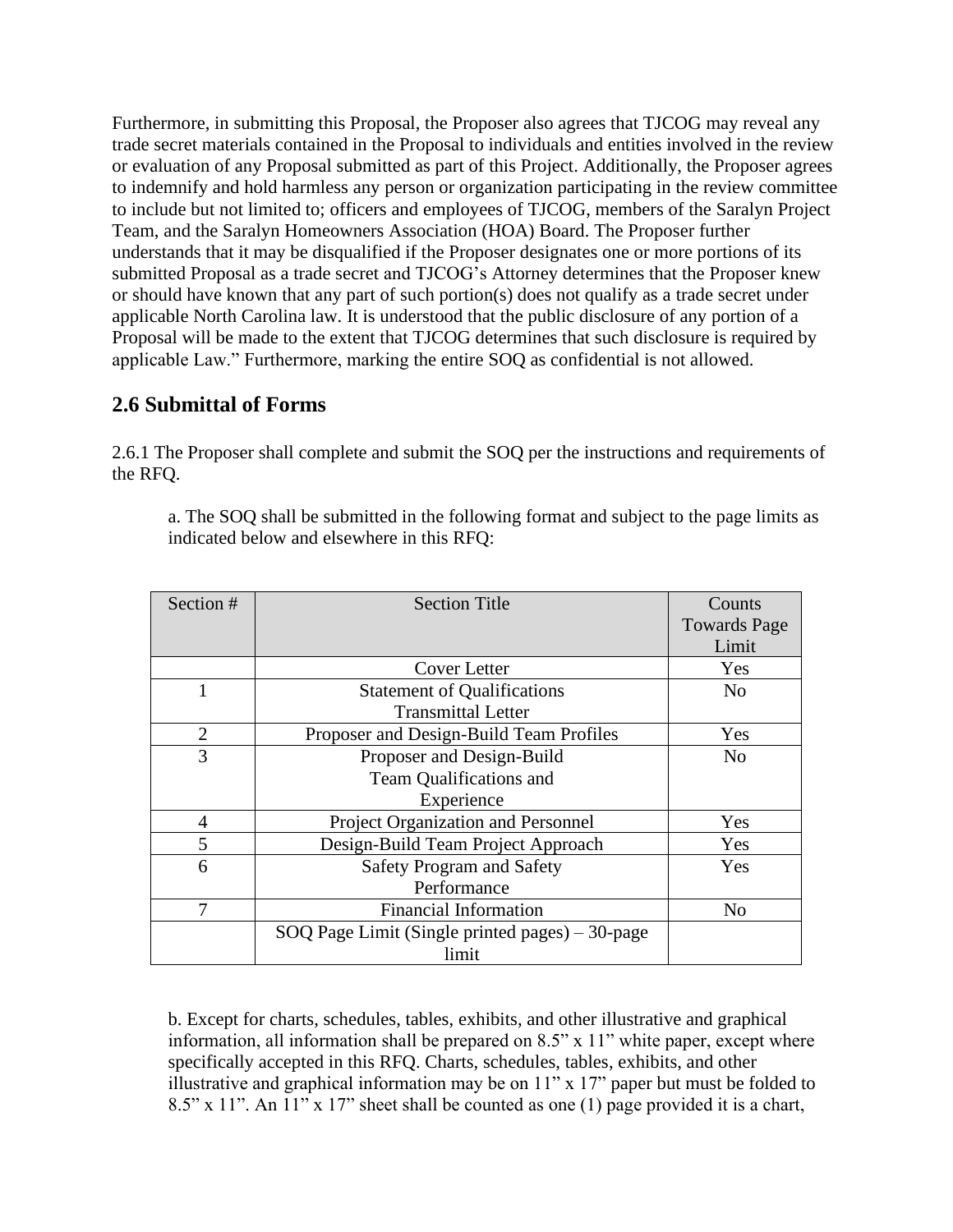schedule, table, exhibit, or other illustrative and graphical information. All printing, except for the front cover of the SOQ and any appendices, must be a font of not less than 12-point and be double-sided. A double-sided page shall be considered two (2) pages for purposes of the page limitations. The SOQ covers front and back and section dividers with tabs will not count as pages for page limitations. Any plan sheets or drawing submitted shall be drawn to an identifiable scale and submitted on 11" x 17" sheets. The SOQ shall be submitted in a spiral bound document or in a binder. As mentioned in the table above, there is a 30-page limit. There are some pages that do not count towards the 30-page limit (as mentioned in the table above).

c. Proposers are instructed to limit the information in the SOQ to the information necessary to demonstrate Proposer's technical, financial, and other qualifications and experience for the Project and any other information specifically requested in this RFQ. SOQs should be prepared in a straightforward and concise manner. TJCOG and the Saralyn Project Team are not interested in receiving marketing brochures, promotional material, generic narratives, elaborate binding, colored displays, etc. in the SOQs. Emphasis should be placed on clarity and completeness of content and responsiveness to the RFQ requirements.

| <b>SOQ</b>     | Title                                  | <b>SOQ Submittal Location</b> |
|----------------|----------------------------------------|-------------------------------|
| Form           |                                        |                               |
| Number         |                                        |                               |
|                | <b>Statement of Qualifications</b>     | With Cover Letter             |
|                | Surety Letter of Intent                | Enclosed with SOQ Form 2      |
| $\mathcal{R}$  | Draft Design-Build Agreement Comment   | Enclosed with SOQ Form 3      |
| $\overline{A}$ | <b>Financial Resources Data</b>        | Enclosed with SOQ Form 4      |
|                | <b>Bank Credit Reference</b>           | Enclosed with SOQ Form 5      |
| 6              | Proposer or Design-Builder Team Member | Enclosed with SOQ Form 6      |
|                | Similar Project Experience             |                               |
|                | Proposed Key Personnel Matrix          | Enclosed with SOQ Form 7      |
| 8              | Proposer Safety Performance            | Enclosed with SOQ Form 8      |
|                | Questionnaire                          |                               |

#### d. SOQ Forms

e. Proposals must be enclosed in a sealed envelope or package and clearly marked with the name of the submitting company and RFP Title. Proposers must submit three (3) hard copies of a signed proposal and an electronic version as a viewable and printable Adobe Portable Document File (PDF) on a flash drive. Both hard copies and electronic versions must be received by TJCOG on or before 3:00 p.m. on 6/3/2022. Proposals received after the RFQ deadline will not be considered for award.

### **2.7 Modification or Withdrawal of SOQ**

2.7.1 Deliver the document to the place where the SOQs are to be submitted prior to the date and time for the opening of the SOQs.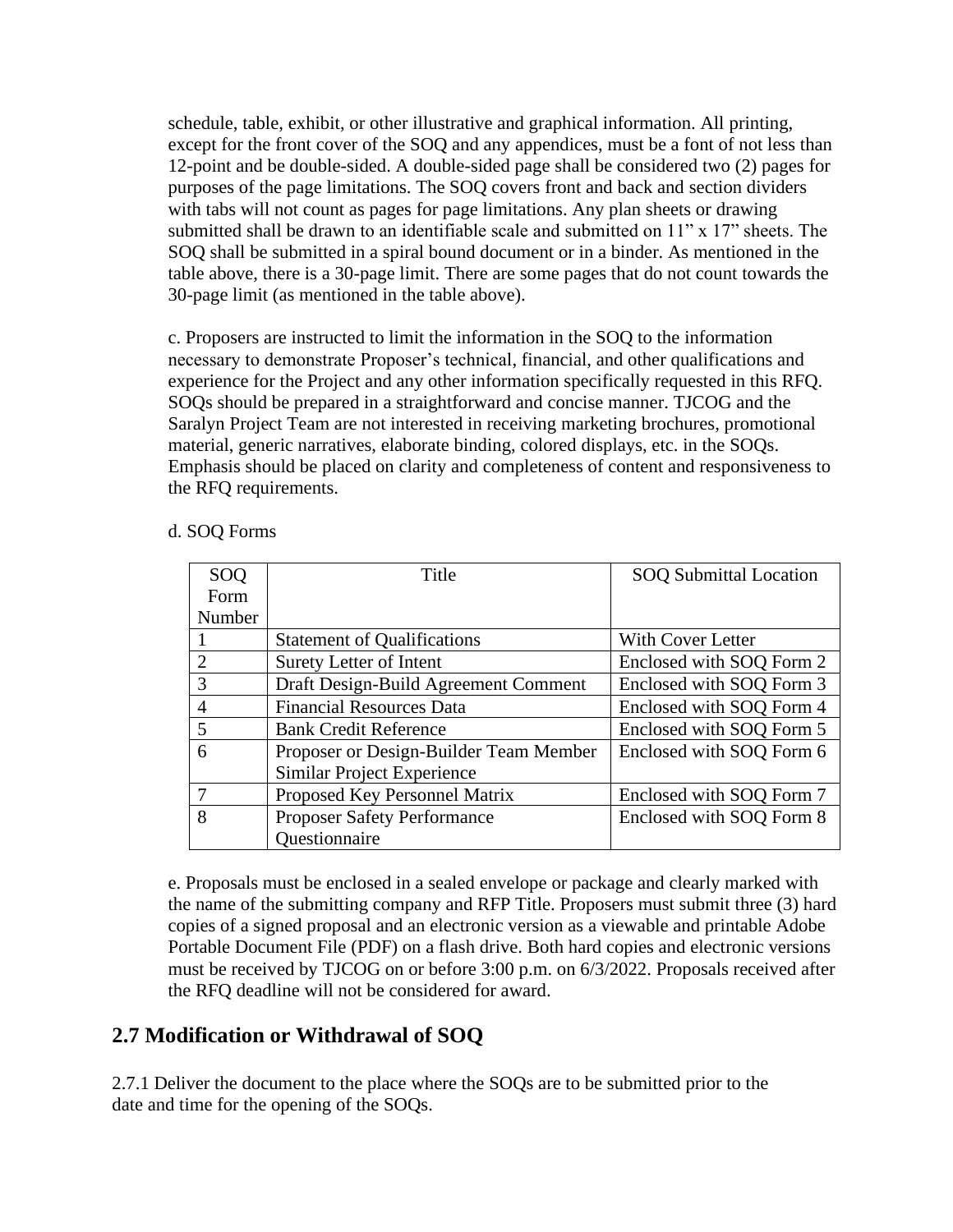2.7.2 Proposers may withdraw an SOQ by providing a written request, duly executed by an authorized representative and delivered to TJCOG at any time prior to the SOQ submittal deadline or within 24 hours after SOQs are opened. If withdrawal is after SOQs are opened, the written request shall demonstrate to the reasonable satisfaction of TJCOG that there was a material and substantial mistake in the preparation of its SOQ. Individuals making the withdrawal will be required to provide evidence of serving as an authorized representative of the Proposer.

# **2.8 Evaluation of SOQs**

2.8.1 Within 30 days after the date of opening the SOQs, TJCOG and the Saralyn Project Team will evaluate and rank each SOQ with respect to the evaluation criteria described in this RFQ. In evaluating SOQs, TJCOG and the Saralyn Project Team will consider whether the SOQs fully comply with the RFQ submittal requirements.

2.8.2 In considering SOQs, TJCOG and the Saralyn Project Team will evaluate, score, and rank the SOQs in accordance with the requirements set forth in this RFQ to determine the three most highly qualified Proposers.

| <b>Evaluation Criteria</b>      | (a) Weight | (b) Score $1-5$ | $(a)$ x $(b)$ Weighted |
|---------------------------------|------------|-----------------|------------------------|
|                                 |            |                 | Score                  |
| Compliant SOQ                   | Pass/Fail  |                 |                        |
| Transmittal                     |            |                 |                        |
| Letter, Financial               |            |                 |                        |
| Information,                    |            |                 |                        |
| Ability to Provide              |            |                 |                        |
| <b>Bonds</b>                    |            |                 |                        |
| Proposer Experience             | 15%        |                 |                        |
| with Similar Size and           |            |                 |                        |
| <b>Scope Projects</b>           |            |                 |                        |
| <b>Key Staff Qualifications</b> | 15%        |                 |                        |
| Project Approach                | 25%        |                 |                        |
| <b>Innovation and Cost</b>      | 25%        |                 |                        |
| Control                         |            |                 |                        |
| Proposed Schedule for           | 15%        |                 |                        |
| <b>Completing Tasks</b>         |            |                 |                        |
| Identified                      |            |                 |                        |
| Location of the Firm            | 5%         |                 |                        |
| Proposer and Design-            | Pass/Fail  |                 |                        |
| <b>Build Team Safety</b>        |            |                 |                        |
| Program and Safety              |            |                 |                        |
| Performance                     |            |                 |                        |
| Total                           | 100        |                 |                        |

2.8.3 The SOQs will be evaluated using the criteria indicated in the table below.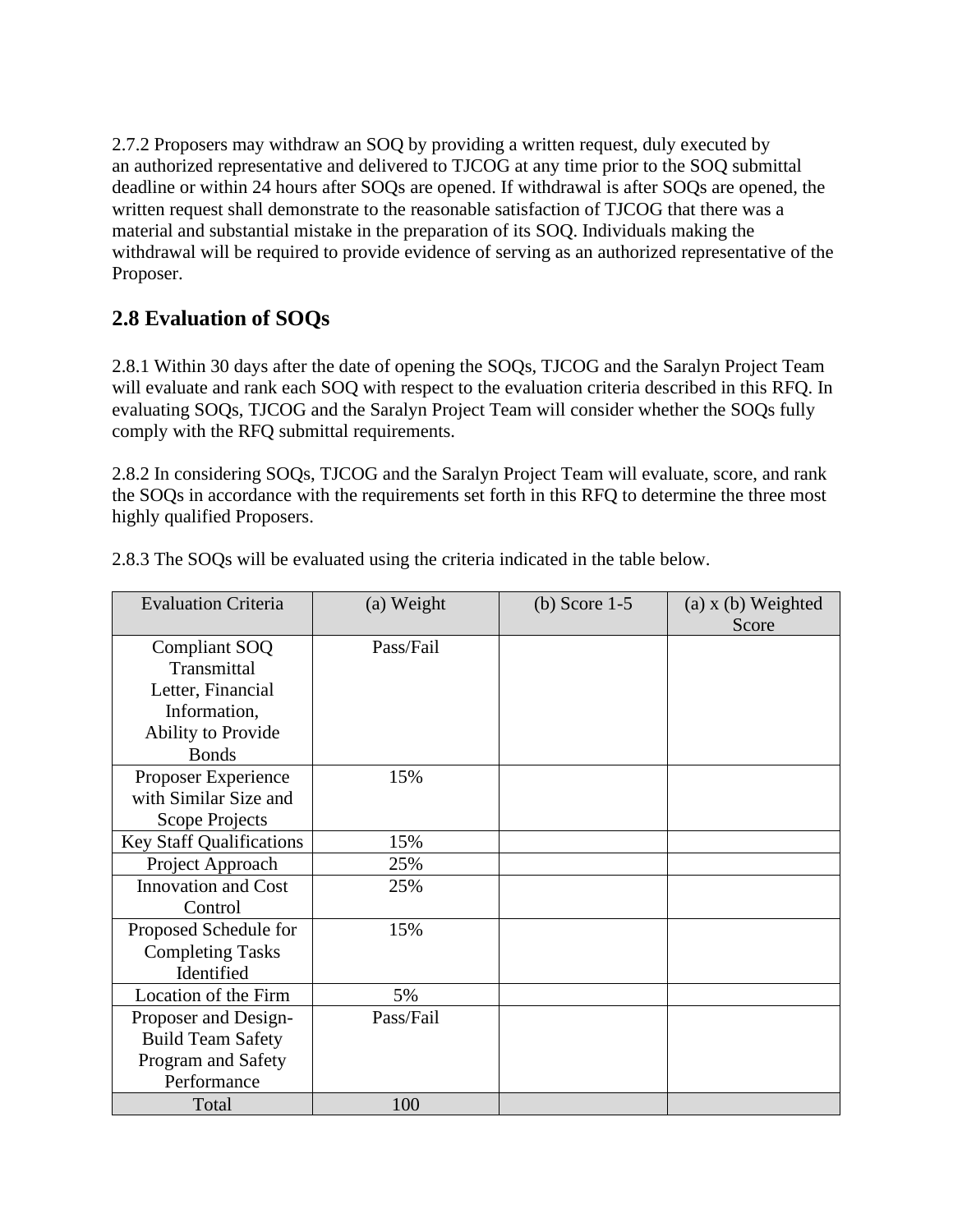#### **Rating system will be as follows:**

Proposals will be evaluated using a standardized scoring system. Each criteria component will be assigned points ranging from  $1 - 5$  according to the extent to which the proposed system meets the stated requirements. The points will be assigned as follows:

- 5 points: Fully meets
- 4 points: Meets with minor gaps (no compromise required)
- 3points: Meets with moderate gaps (some compromise required)
- 2 points: Partially meets with significant gaps (compromise required)
- 1 point: Does not meet

The points for each criteria component will be multiplied by the percentage weight listed above and totaled.

2.8.4 Material misstatements and/or inaccuracies in the information submitted in the SOQs that were relied upon for evaluation, scoring, and ranking may be grounds for rejection of the SOQ for this Project. Any material misstatements and/or inaccuracies, if discovered after award of the Agreement may be grounds for immediate termination of the Agreement, at TJCOG's and the Saralyn Project Team's sole discretion. Additionally, the Proposer will be liable to the Saralyn HOA for any additional costs or damages to the Saralyn HOA resulting from such misstatements and/or inaccuracies, including costs and attorney's fees for collecting such costs and damages.

2.8.5 Submission of an SOQ indicates Proposer's acceptance of the evaluation and scoring criteria and methodology contained in the RFQ as well as Proposer's recognition and acknowledgement that subjective judgments must be made by the selection committee during the evaluation.

### **2.9 Payment and Performance Bonds**

2.9.1 Payment and Performance Bonds.

a. With the submission of the SOQ, Proposer will be required to submit a Letter of Intent from Proposer's surety verifying the Proposer's ability to acquire payment and performance bonds in the amount of 100% of the Agreement Value as required and documenting the commitment from its surety to provide such bonds.

b. The performance bond and the payment bond shall be in the name of the Saralyn HOA executed by one or more surety companies legally authorized to do business in the State of North Carolina.

c. The bonds shall become effective upon the awarding of the Agreement. The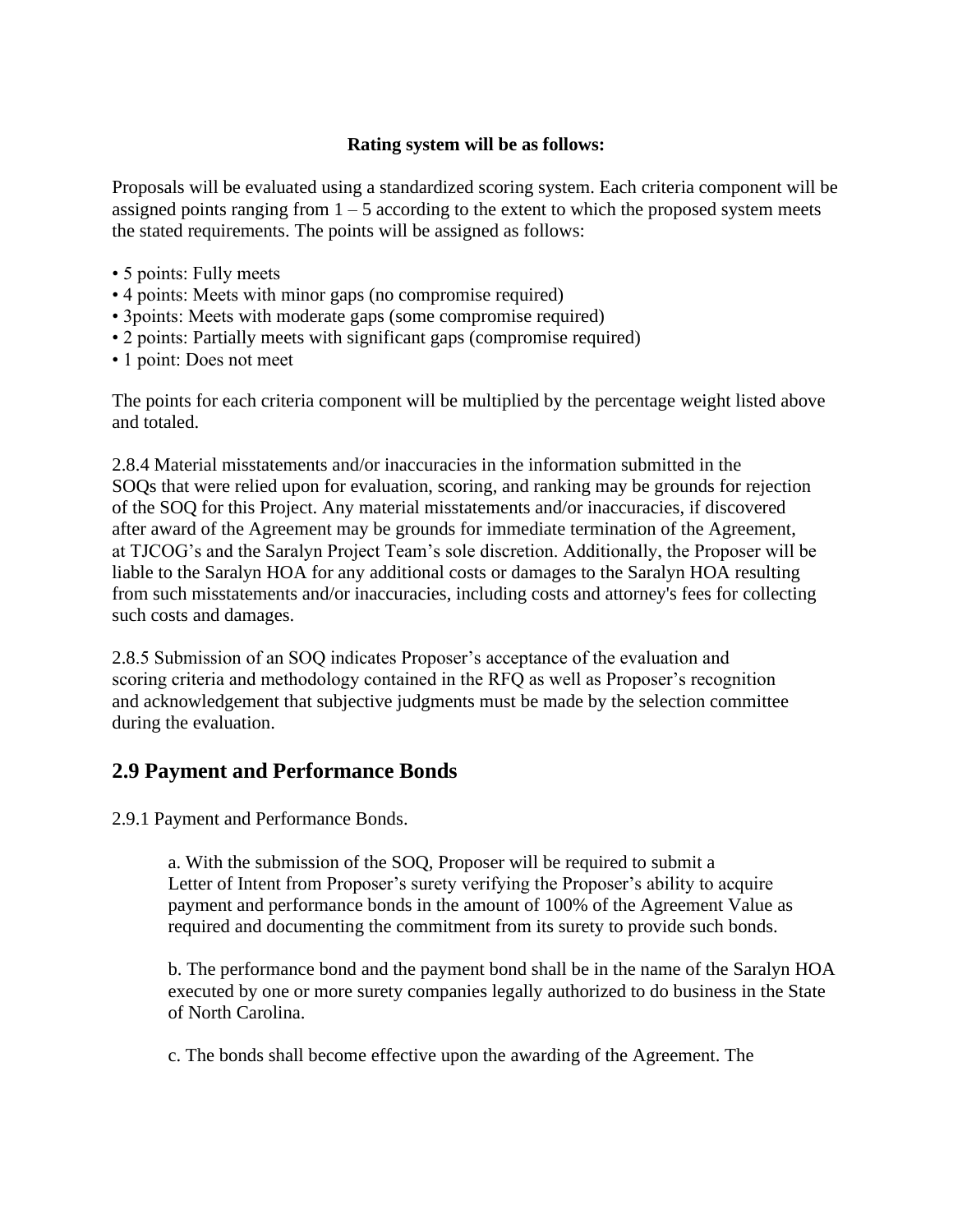bonds shall be in the amount of the total project budget (estimated project budget of \$525,000). When the price is established and prior to the initiation of construction, the bonds shall be adjusted to reflect the price.

d. Bonds shall be in a form that complies with North Carolina G.S. Chapter 44A Article 3.

# **2. 10 The Draft Design-Build Agreement**

2.10.1 The draft Design-Build Agreement for Professional Services is contained in Exhibit A. Additional information will set forth the intended risk allocation, responsibilities, obligations, and other requirements of the Design-Builder in performing the required Scope of Services for this Project. Information specific to the Design-Builder that may also become part of the Design-Build Agreement includes information provided in the Selected Proposer's SOQ. Once negotiated with the Selected Proposer, the Design-Build Agreement will contain the entire agreement between the parties with respect to the Project and will completely and fully supersede all other agreements, including those contained in the RFQ and the Design-Builder's Proposal.

2.10.2 Proposers are encouraged to provide detailed written comments on the Draft Design-Build Agreement in SOQ Form 3. TJCOG and the Saralyn Project Team fully intend to negotiate the terms and conditions of the final Design-Build Agreement and will consider suggested changes included on SOQ Form 3 during the course of negotiations with the selected Proposer.

### **2.11 Requirements for Design Professionals**

Proposer shall certify that each licensed design professional who is a Design-Build Team Member, including subconsultants, was selected based on demonstrated competence and qualifications in the manner provided by North Carolina G.S. 143-64-31. This certification is included on Statement of Qualifications Transmittal Letter, SOQ Form 6.

# **2.12 Inspection and Construction Materials Testing**

The Design-Builder may be required to provide quality assurance and quality control services in accordance with the Agreement documents, independent of those services. The Saralyn Project Team and the Saralyn HOA Board has the right to provide or contract for inspection services, testing of construction material engineering, and verification testing services necessary for acceptance of the Project. The Design-Builder will be required to provide management for coordination of these services.

# **2.13 Minority, Women and Small Business**

2.13.1 TJCOG takes affirmative steps to solicit price quotes from M/WBE vendors and suppliers as provided under 2 C.F.R. § 200.321.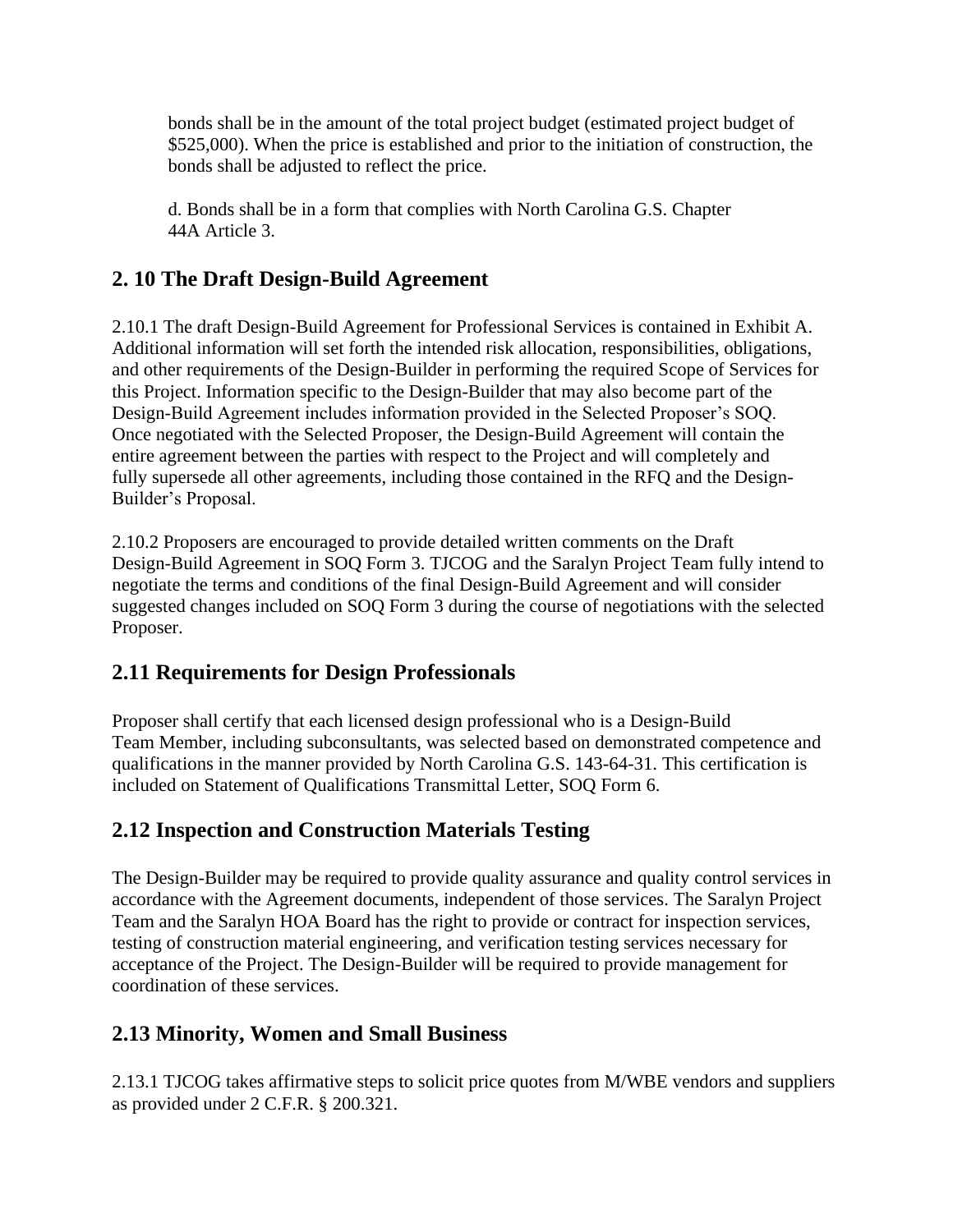a. Additional bidder documentation obligations. When submitting a bid, bidders must;

i. Identify on their bid the HUB (historically underutilized business) businesses used on the project.

ii. Include an affidavit listing the bidder's good faith efforts to solicit HUB participation and the total dollar value of work to be performed by HUBs.

iii. Prior to contract award, the apparent low bidder must submit either (1) an affidavit describing the percentage of HUB work; or (2) documentation of the bidder's good faith efforts to meet the local government's HUB participation goal. Failure to provide documentation of good faith efforts is grounds for rejecting the bid. [G.S. 143-128.2(c)].

### **2.14 Rights and Reservations of TJCOG and the Saralyn Project Team**

In connection with this procurement process, including SOQs and the short listing of the highest ranked SOQs, TJCOG and the Saralyn Project Team reserves to itself all rights (which rights shall be exercisable by TJCOG and the Saralyn Project Team at is sole discretion) available to it under applicable law, including without limitation, the following with or without cause and with or without notice:

a. The right to cancel, withdraw, postpone, or extend this RFQ in whole or in part at any time prior to the short list determination.

b. The right to issue a new RFQ or to revise and modify, at any time prior to the SOQ submittal date, information included in the RFQ including but not limited to the dates set or projected and factors to be considered in evaluating SOQs and the responsibilities of the Proposers.

c. The right to modify the procurement schedule.

d. The right to waive minor and non-material deficiencies, informalities, and irregularities in an SOQ.

e. The right to suspend and terminate the procurement process or to terminate evaluations of SOQs received at any time.

f. The right to correspondence with the Proposers to seek an improved understanding of SOQs at any time.

g. The right to hold meetings and conduct discussions with any or all of the Proposers to seek an improved understanding of the SOQs.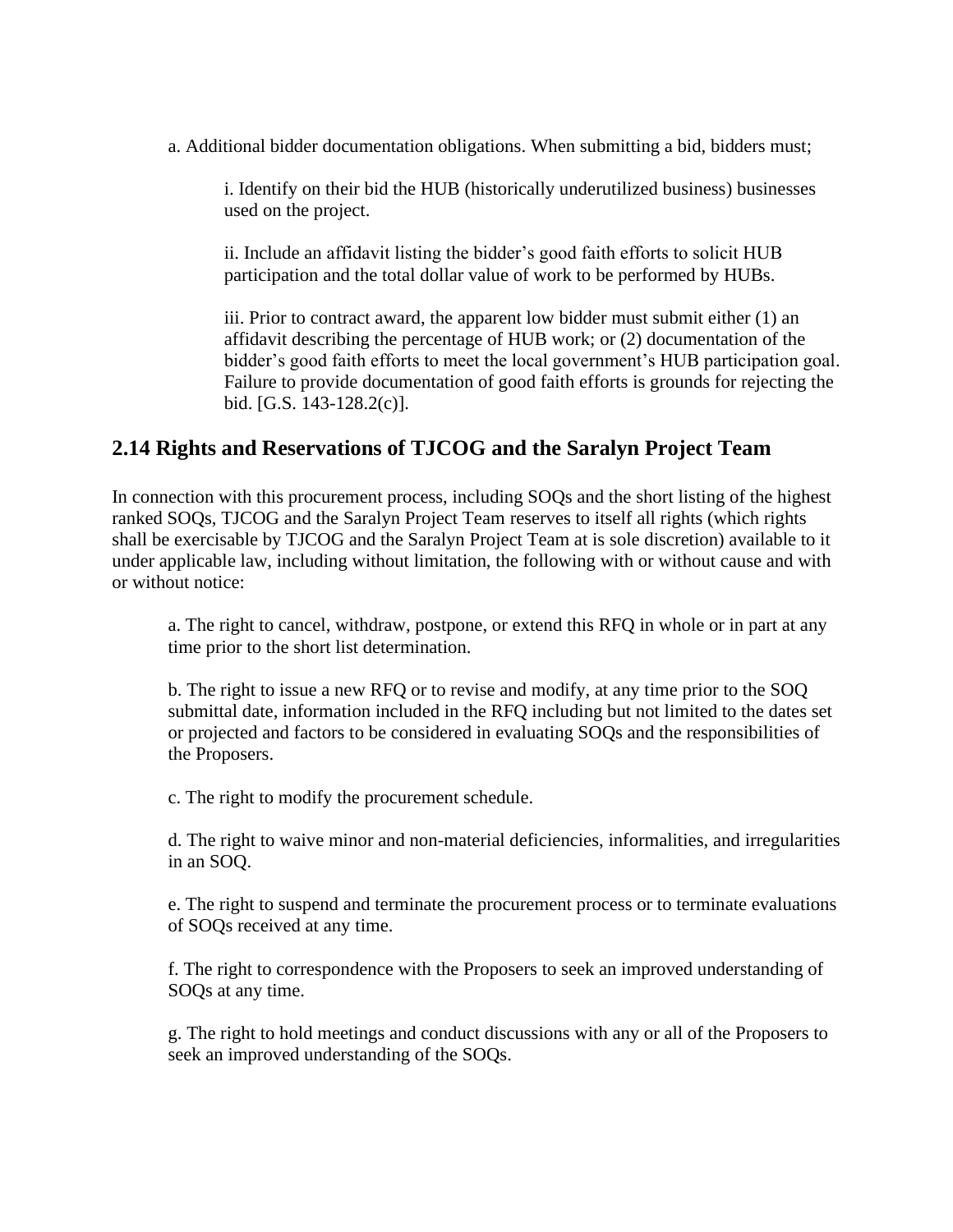h. The right to seek or obtain data and information from any source that has the potential to improve the understanding and evaluation of the SOQs.

i. The right to appoint and change appointees of any selection committee.

j. The right to use assistance of outside technical and legal experts and consultants in the evaluation process.

k. The right to respond to all, some or none of the inquiries, questions and/or requests for clarification received relative to this RFQ.

l. The right to seek clarifications from any Proposer to fully understand information provided in the SOQ.

m. The right to request additional information from a Proposer during the evaluation of SOQs.

n. The right to reject an SOQ containing exceptions, additions, qualifications, or conditions not called for in the RFQ.

o. The right to conduct an independent investigation of any information, including prior experience identified in an SOQ by contacting project references, accessing public information, contacting independent parties or any other means.

# **2.15 Requirements to Keep Design-Build Team Intact**

The Design-Build Team proposed by Proposer, including but not limited to the Design-Build Team Members and Key Personnel identified in the SOQ, shall remain on Proposer's Design-Build Team for the duration of the procurement process and project implementation. If circumstances require a proposed change, it must be submitted in writing to the Point of Contact. The only circumstance that would warrant such a change would occur if a person defined as one of the "Key Personnel" is no longer employed by the Proposer or Design-Build Team Member. TJCOG and the Saralyn Project Team, in its sole discretion, will determine whether to authorize the change. Unauthorized changes to the Proposer's Design-Build Team at any time may result in the elimination of the Proposer from further consideration and may result in the termination of the project's contract. The Design-Builder shall obtain written approval from TJCOG and the Saralyn Project Team prior to changing Key Personnel as will be listed in the Agreement after the Agreement has been awarded.

# **SECTION 3. SOQ Submission Requirements**

### **3.1 Requirements for the SOQ**

3.1.1 Proposers must meet the criteria in the bullet points immediately below. Proposers that do not meet these criteria are automatically disqualified. All documentation required to prove the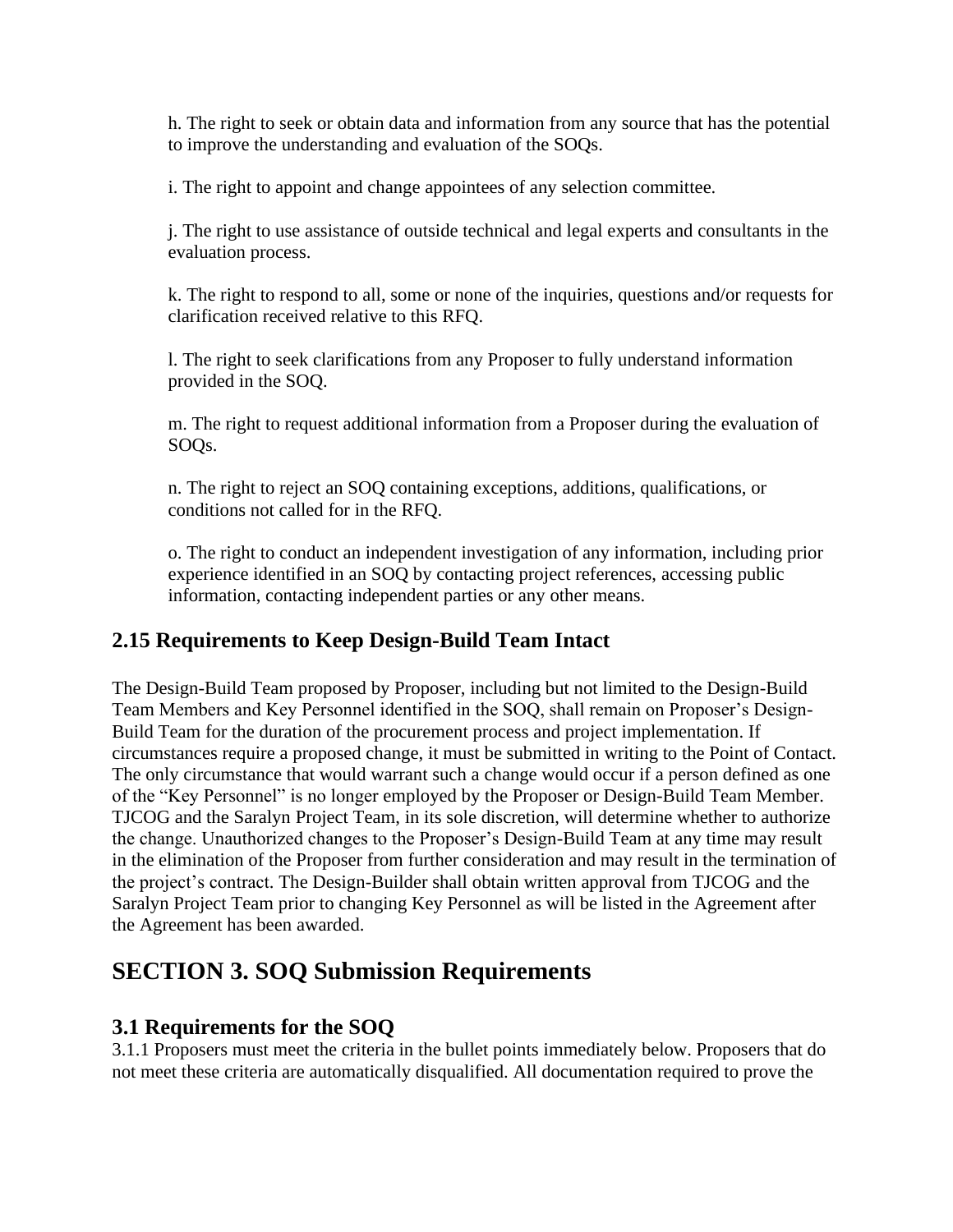firm meets the minimum criteria stated below should be included in the appendix of the firm's submittal.

a. North Carolina General Statutes Chapter 143-128.1A(c)(8) requires that the Proposer provide an explanation of its Design-Build Team selection, which shall consist of a list of the licensed contractors, licensed subcontractors, and licensed design professionals whom the Proposer proposes to use for the Project design and construction. If the Proposer has minor work scope items that it plans to subcontract for at a later date, Proposer shall provide an outline of the strategy the design-builder plans to use for open contractor and subcontractor selection based upon the provisions of Article 8 of Chapter 143 of the General Statutes.

i. Proposer's "Designer(s) of Record" MUST have a current North Carolina Architectural and/or Engineering license(s) as appropriate for their portion of the design work. A copy of the license(s) is to be included in the Proposer's SOQ.

ii. Proposer's "Builder" MUST have a current North Carolina Contractor's license included in the Proposer's SOQ.

b. Lead Design-Build firm MUST agree to keep and maintain for the duration of this Agreement including but not limited to commercial general liability, automobile liability, workers' compensation, employer's liability, professional liability (Errors & Omissions) coverage for Architect of Record and Engineer(s) of Record, and umbrella coverage that meets requirements for this project. The Contractor shall furnish TJCOG and the Saralyn Project Team certificates of insurance for each type of insurance described herein, with TJCOG and the Saralyn HOA listed as Certificate Holder and as an additional insured on the Contractor's general liability and auto liability policies and provide a waiver of subrogation on the Contractor's workers' compensation policy. In the event of bodily injury or property damage loss caused by Contractor's negligent acts or omissions in connection with Contractor's services performed under this Agreement, the Contractor's Liability insurance shall be primary with respect to any other insurance which may be available to the City, regardless of how the "Other Insurance" provisions may read. In the event of cancellation, substantial changes or nonrenewal, the Contractor and Contractor's insurance carrier shall give TJCOG and the Saralyn Project Team at least thirty (30) days prior written notice. No work shall be performed until the Contractor has furnished the above referenced certificates of insurance and associated endorsements, in a form suitable to TJCOG and the Saralyn Project Team. Upon request, the Contractor shall provide the copies of their insurance policies. (The Owner reserves the right to negotiate different limits and coverage in the final contract.)

3.1.2 The Review Committee will endeavor to shortlist only firms that are fully capable and qualified to perform the current project.

3.1.3 Subject to the provisions of the Freedom of Information Act, the details of the proposal documents will remain confidential until final qualification selection is complete. Once a selection is made, Responses to this RFQ become public records and, therefore, will be subject to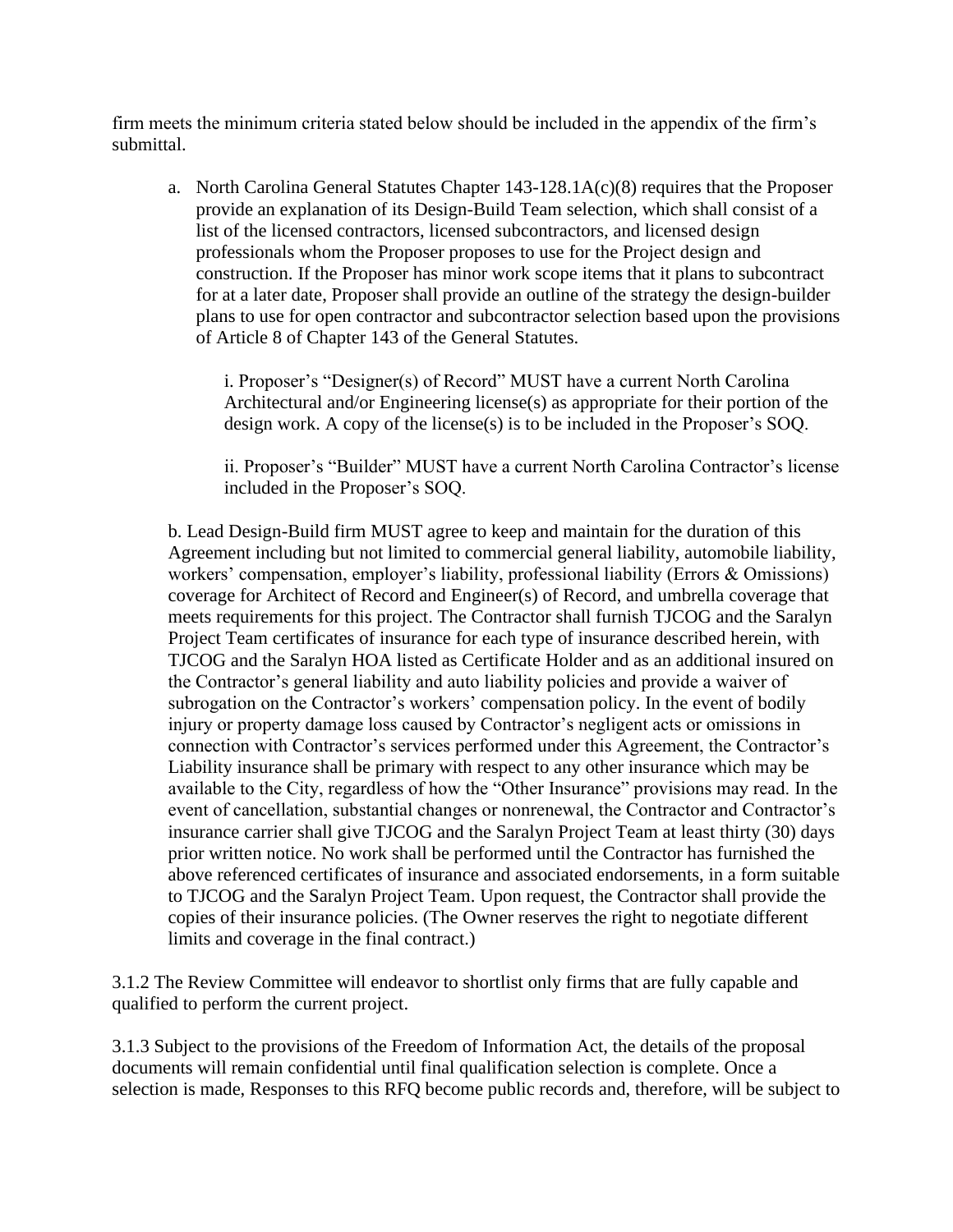public disclosure under the North Carolina Public Records Law (Gen. Stat. §132-1et seq.). If the firm designates a document confidential or a trade secret in accord with the procedures prescribed by the Public Records Law, the City will withhold the document from public disclosure to the extent it is entitled or required to do by applicable law (NC General Statutes §66-152(3). However, the firm must invoke the protection of this section prior to or upon submission of the data or other materials and must identify the data on other materials to be protected and state the reasons why protection is necessary. Each individual page considered a trade secret or proprietary information must be labeled "Confidential" in the top right corner.

3.1.4 TJCOG and the Saralyn Project Team reserves the right to check references of proposed personnel on the project team and to request substitutions of personnel if it deems such action in their best interests. Moreover, both parties reserve the right to check any references that it may become aware of in addition to the references provided by the proposer.

3.1.5 Equal Employment Opportunity. During the performance of this Agreement, the Design-Builder agrees as follows: The Design-Builder will not discriminate against any employee or applicant for employment because of race, creed, color, sex, age, national origin, place of birth, or physical handicap. Design-Builder must have a history of being non-discriminating and will not discriminate on the basis of race, creed, color, sex, or national origin in any of its employment practices, or procurement practices with respect to the workforce of the firm, or procurement services in connection with this project.

3.1.6 It is a requirement that the selected firms must operate a drug-free workplace and that it will remain that way throughout the duration of the project.

3.1.7 E-Verify Employer Compliance: Employers and their subcontractors with 25 or more employees as defined in Article 2 of Chapter 64 of the NC General Statutes must comply with E- Verify requirements to contract with governmental units. E-Verify is a federal program operated by the United States Department of Homeland Security and other federal agencies, or any successor or equivalent program used to verify the work authorization of newly hired employees pursuant to federal law.

3.1.8 Iran Divestment Act Certification. Contractor hereby certifies that Contractor, and all subcontractors, are not on the Iran Divestment List ("List") developed by the North Carolina State Treasurer pursuant to Article 6E of Chapter 147 of the General Statutes of North Carolina. Contractor shall not utilize any subcontractor that is identified on the List.

3.1.9 Companies Boycotting Israel Divestment Act Certification. Contractor hereby certifies that Contractor, and all subcontractors, are not on the list of companies engaged in a boycott of Israel ("List") developed by the North Carolina State Treasurer pursuant to Article 6G of Chapter 147 of the General Statutes of North Carolina.

3.1.10 Proposers must provide the information requested in the RFQ. Information is requested subject to the page limits indicated and on the SOQ Forms included in this RFQ.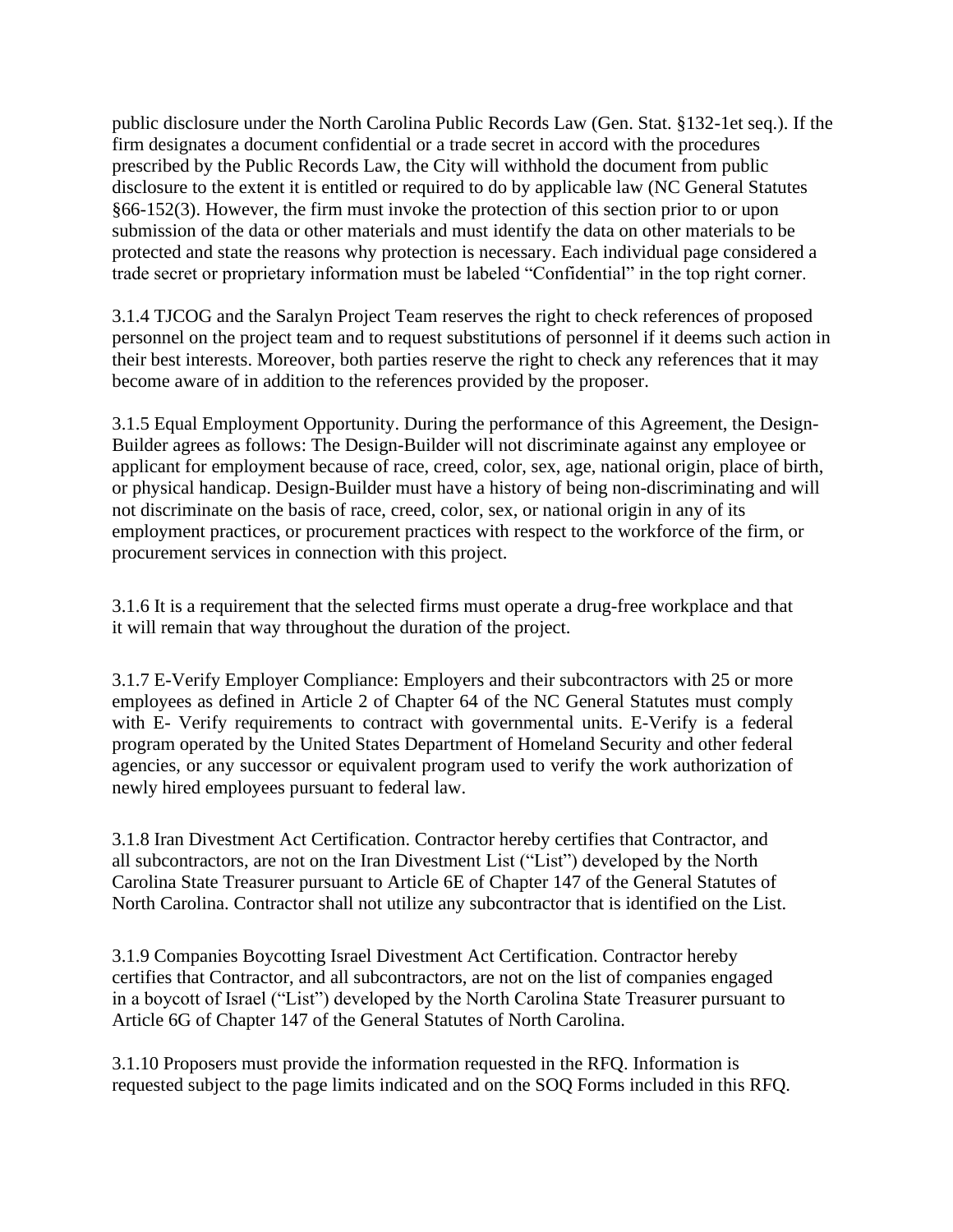The SOQ is limited to 30 printed pages (may use front and back, which would count as 2 pages). This page limit does not include the cover letter, front and back covers, section dividers, Section 3.2.7 Financial Information, and the SOQ Forms. A copy of these forms will be provided in Microsoft Word or PDF, as appropriate, to assist with the preparation of the SOQs. Information in these forms must be provided completely and in detail. Failure to include the information completely and clearly may result in lower scores in the evaluation. Information that cannot be incorporated in the form may be included in an appendix to the form. This appendix must be clearly referenced by appendix number in the form, and the appended material must include the appendix number on every sheet of the appendix. The appendix must include only the information that responds to the question or item number to which the appended information applies.

### **3.2 SOQ Submission Requirements**

3.2.1 Proposer and Design-Build Team Profiles

a. Proposer shall provide information as to the history of the Proposer, ownership, organization, and other background information including lines of business and service offerings, locations of home and other offices, years in business and providing construction services, including design and construction services for stream restoration projects, growth over time in terms of number of projects, size of projects, types of projects, firm revenue, number of employees, etc. This narrative should include a description of any other names the Proposer has had in its history and any related company that is named in the SOQ as to having relevant experience.

1. Proposer Legal Structure

i. TJCOG and the Saralyn Project Team are interested in understanding the legal structure of the Proposer and requests information be submitted. The information submitted shall be concise, clear, and in sufficient detail to allow TJCOG and the Saralyn Project Team to have a complete understanding.

ii. If Proposer is organized as a consortium, partnership or any other form of joint venture, a limited liability company (LLC), or other form of business entity specifically formed for this Project, whether the business entity for this Project already has been legally constituted or the business entity has not yet been legally formed, the Proposer shall provide the following information:

1) Confirmation of how Proposer is or will be legally structured, identification of the parties to the legal structure, the major roles and responsibilities of the parties, and percentages of ownership. Identification of the executed agreements that exist between the parties is required (i.e. a joint venture agreement, memo of understanding, other underlying agreements, etc.).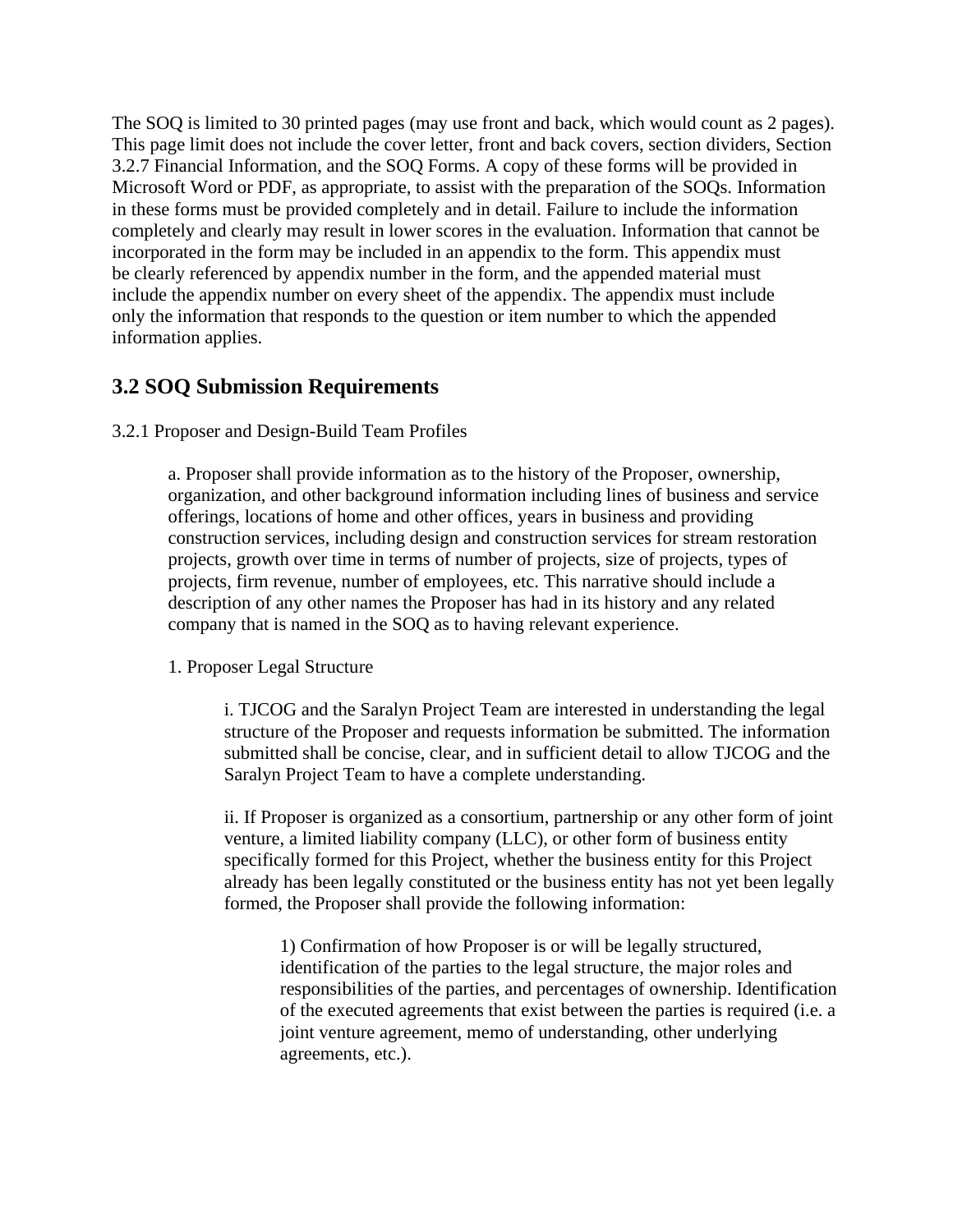2) Summary of the key terms of the executed agreement(s) identified above in (a) between the parties including the manner the entity will operate administratively and financially, including: who is responsible for financial management of the entity, who is responsible for the day today management of the entity, how decisions are made, how conflicts and disagreements will be resolved and how to address any deadlocked situations or situations where a required unanimous agreement is not reached.

3) Based on the Proposer's legal structure, provide a statement acknowledging that the parties are either jointly and severally liable or that each party will guarantee all of the Proposer's obligations of the Agreement.

b. Provide the names of other Design-Build Team Members (other than Proposer). Provide summary, information as to its history, ownership, organization, and other background information including lines of business and service offerings, locations of home and other offices, years in business and providing design, construction and stream restoration services, growth over time in terms of number of projects, size of projects, types of projects, firm revenue, number of employees, etc.

3.2.2 Proposer and Design-Build Team Qualifications and Experience

- a. Proposer shall complete SOQ Form 7, which describes Proposer and if applicable, Design-Build Team experience in designing and constructing similar projects as to that proposed in this RFQ. These forms shall be submitted for no more than two (2) stream restoration/stabilization/repair/culvert projects using natural channel design methods, (one form per project) that were completed. It is at the discretion of the Proposer to select the projects that best demonstrate meeting the RFQ submittal requirements for Proposer and to provide applicable Design-Build Team Qualifications and Experience. The three similar projects should demonstrate:
	- i. Projects completed within the last 7 years.
	- ii. Stream restoration/stabilization/repair using natural channel design methods, including the regrading and stabilization of banks with stream channel profile improvements that incorporates cross veins (stream restoration projects consisting of at least 200 linear feet are desired)
	- iii. Working with a Homeowners Association and grant funded projects if able.
	- iv. Design and construction of stream restoration and culvert replacement projects.
	- v. Geotechnical, traffic control, and project safety components.
	- vi. Project management experience for design-build projects.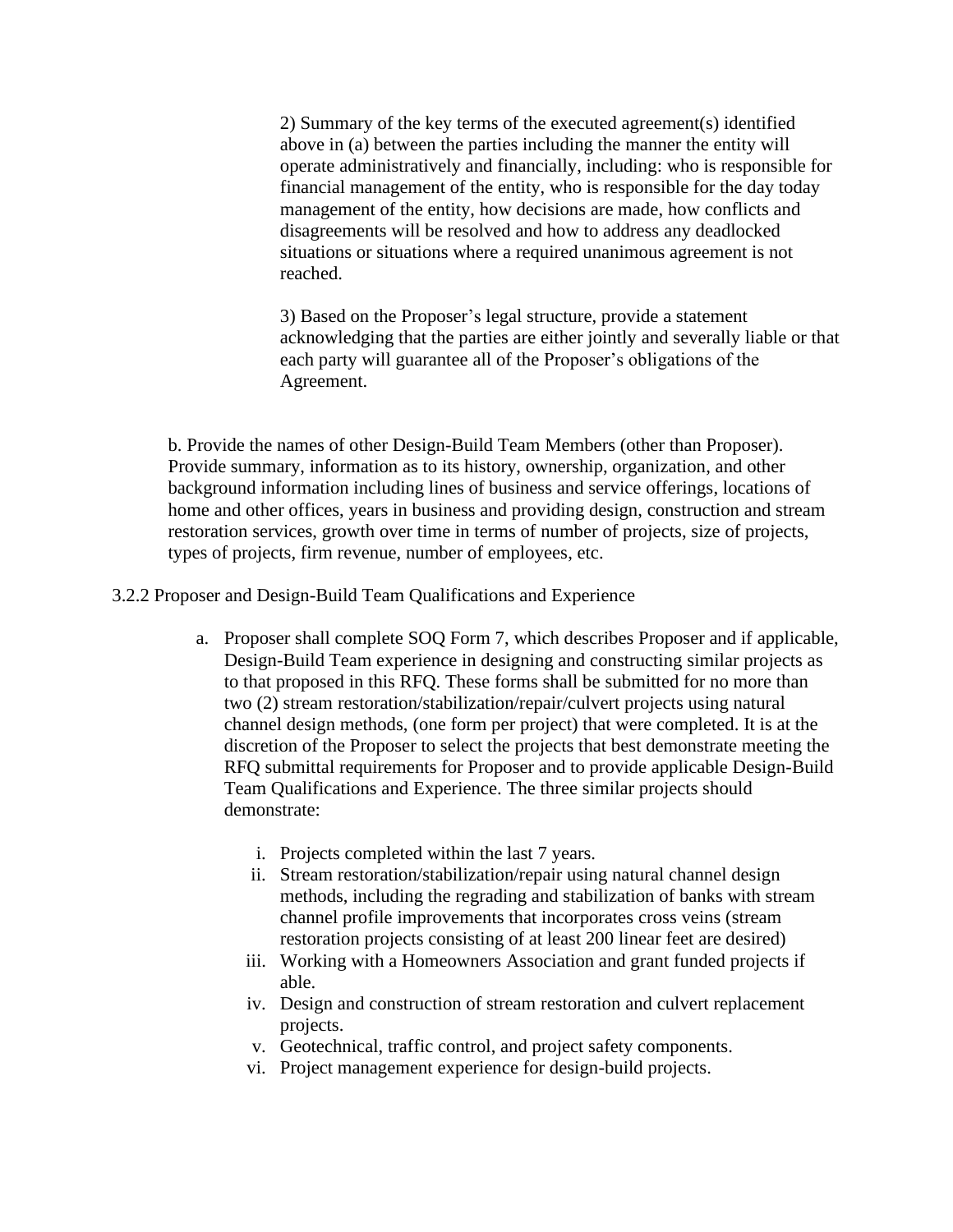#### 3.2.3 Project Organization and Personnel

a. Provide an organizational chart(s) for this Project showing Proposer's organization and management structure that identifies the Proposer and if applicable Design-Build Team Members responsibilities for the major activities and functions to be performed for the Services. The structure of the Proposer's Project organization will also identify the significant positions and participants (both firms and individuals) who are responsible for major elements of the provision of the Services. Significant positions indicated on the organizational chart can have named individuals other than Key Personnel on Form 7.

b. Describe the roles, responsibilities, functional arrangements, and reporting relationships between and among the Proposer and if applicable the Design-Build Team Members. Describe the rationale for the proposed organizational and management structure and the reasons why it is advantageous to TJCOG and the Saralyn Project Team.

c. Proposer shall designate Key Personnel proposed for the Project. Key Personnel include but may not be limited too Project Manager, Project Superintendent, Primary Equipment Operator, Lead Stream Restoration Designer, and Permitting Specialist. In addition, Design-Builder will be required to have at all times during the construction an English-speaking designee onsite. Proposers that wish to add any position and individual as a Key Personnel that serves a significant and important role can do so. The Proposer will designate such individuals and provide the information requested on SOQ Form 7 for each Key Personnel position. The Proposer must provide the services of the proposed Key Personnel for the life of the Project as a condition of the procurement. Failure to provide the proposed Key Personnel may result in the disqualification of the Proposer and may void the award of the Agreement.

d. The Proposer shall indicate in this SOQ section how the following has been satisfied: Site Superintendent and Primary Equipment Operator must have experience with at least two successful stream restoration projects. To demonstrate this, provide a page for each of the two projects that includes construction progress photos (a brief narrative is allowed on this page). Someone on the key personnel team should also have experience with the installation of two large culverts. To demonstrate this, provide a page for each of the projects that shows completed installation (a brief narrative is allowed).

#### 3.2.5 Proposer and Design-Build Team Design and Construction Approach

a. Proposer shall provide sufficient information to enable TJCOG and the Saralyn Project Team to understand the Proposer's design and construction approach, specifically for the items listed below. The submitted information should present a compelling case as to why the Proposer and if applicable its Design-Build Team should be shortlisted. Describe the project elements that would be necessary to successfully design and construct this project

b. Describe the key success factors as you see it.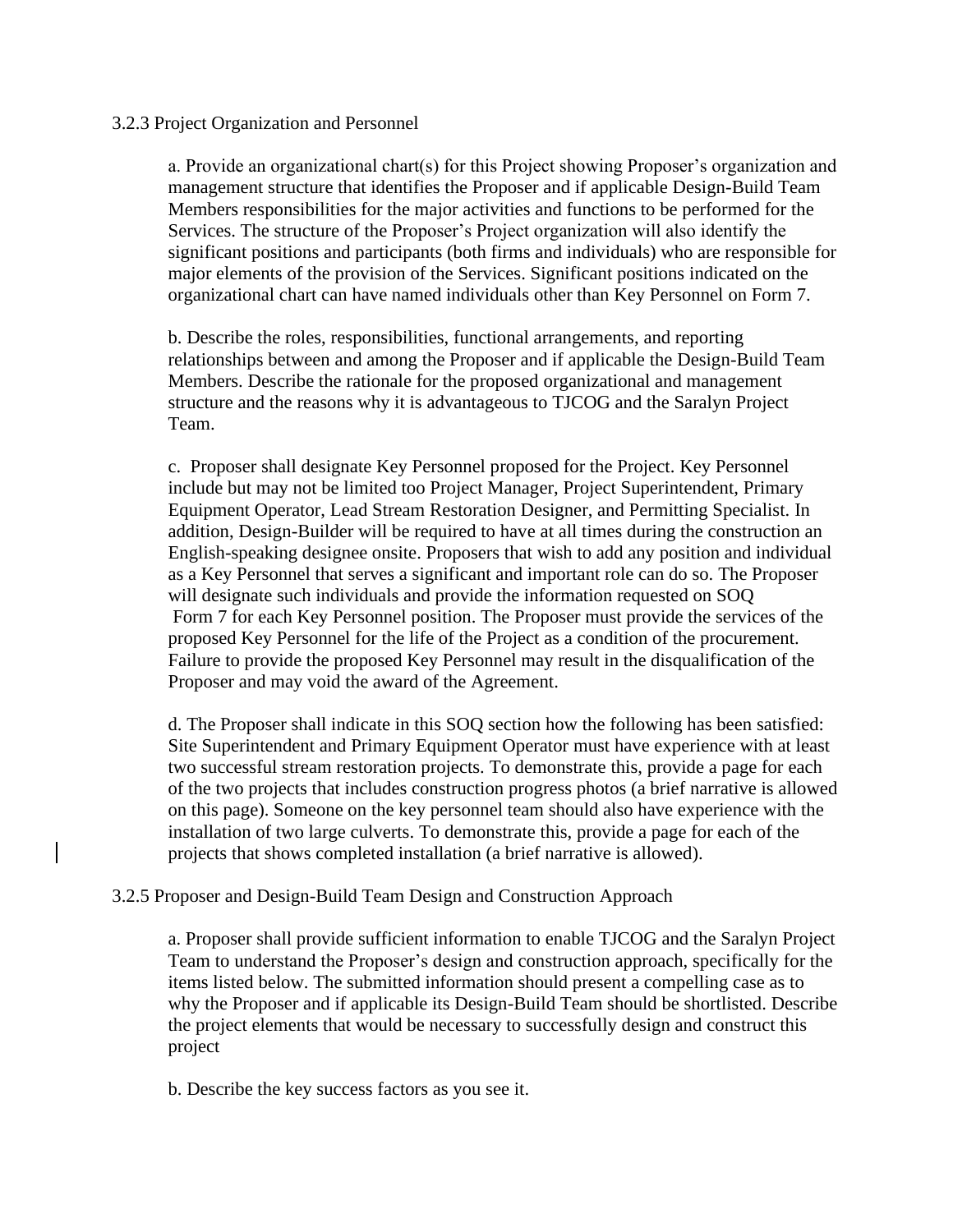c. Provide a schedule of milestones of when project elements will be met.

d. The Design-Build Team will describe any innovative and cost control measures that will benefit TJCOG and the Saralyn HOA.

#### 3.2.6 Safety Program and Safety Performance

Each Proposer shall submit the safety program and safety performance information requested below. If the Proposer is a consortium, a joint venture, LLC or a partnership, each participating party or firm of such consortium, joint venture, LLC, or partnership shall provide the safety program and safety performance information.

Complete the Proposer Safety Performance Questionnaire on SOQ Form 8. Please note, Proposers with an Experience Modification Rate (EMR) higher than 1.0 may be disqualified as a Proposer for the Project.

#### 3.2.7 Financial Information

a. Each Proposer shall submit the financial information requested below in Section B.1. through B.4. and C and include such information in this Section, except where specifically noted in bold font. If the Proposer is a consortium, a joint venture, LLC or a partnership, each participating party or firm of such consortium, joint venture, LLC, or partnership shall provide the requested financial information required by this section.

b. Please furnish for the Proposer, the following financial information listed below. If any of this information is not provided, the reason for its omission shall be described.

i. Evidence of the ability of the Proposer to meet the bonding requirements described in the RFQ. Letter(s) of Intent in the form required by the RFQ from the Surety or Sureties must be included with the SOQ Transmittal Letter.

ii. Evidence of the ability of the Proposer to meet the insurance requirements described in the RFQ. Letter(s) of Intent in the form required by the RFQ from the insurance company must be included with the SOQ Transmittal Letter.

iii. A summary narrative that describes the Proposer's financial condition and resources in sufficient detail to demonstrate the Proposer's ability to perform the Services for this Project. Completion and submission of SOQ Form 4 - Financial Resources Data.

iv. Completion of SOQ Form 5 – one (1) "Bank Credit Reference Form" by bank providing services to the Proposer.

c. Direct Financial Questions. The purpose of this section is to elicit information pertaining to unfavorable circumstances or events that have the potential to adversely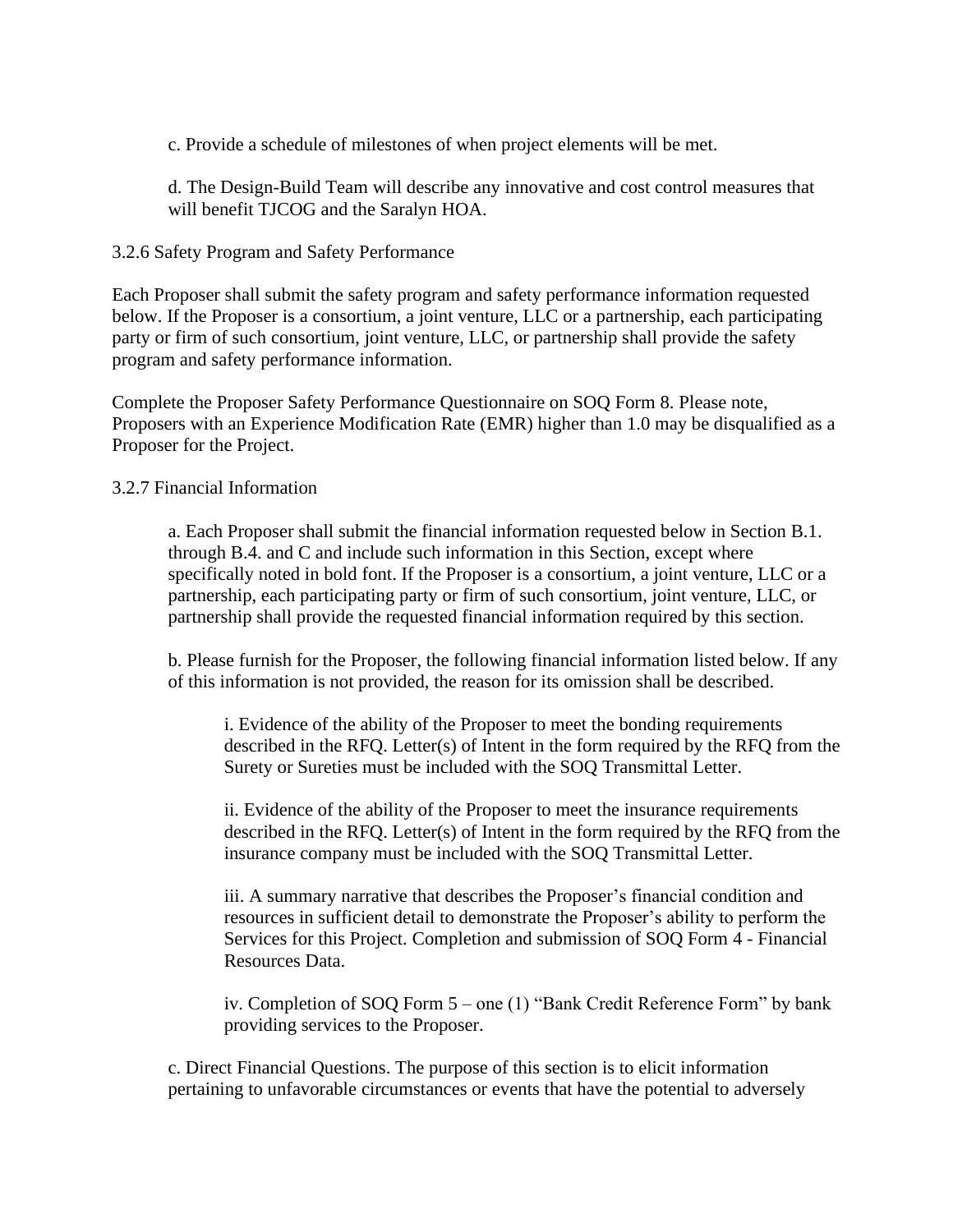impact the Proposer's ability to honor its contractual commitments in the provision of the Services. To the extent that any of these questions are answered in a manner that indicates that any of these unfavorable circumstances or events have occurred, it is the responsibility of the Proposer to describe the unfavorable circumstance or event and provide sufficient information to demonstrate that the unfavorable circumstance or event will not adversely impact the Proposer's ability to honor its contractual commitments in the provision of the Services. Responses to these questions are for Proposer and any predecessor name(s) of Proposer. All items are addressing events within the past three years.

- i. Material adverse changes in financial position.
- ii. Bankruptcy.
- iii. Liabilities and/or potential liabilities.
- ii. Failure to complete a contract or had a contract terminated due to alleged poor performance, default, or litigation.
- iii. Violation of laws.
- iv. Violation of regulatory compliance.
- v. Debarred from Bidding.
- vi. Has Proposer ever refused to construct or to provide materials defined in the contract documents for any project?
- vii. Has Proposer been released from a bid or proposal in the past three years?
- viii. Has Proposer been involved in litigation involving owners for construction projects that have been filed within last three years or that are currently outstanding?
- ix. Provide a summary of significant claims incidences (claim is 3% or more of the contract amount) over the past three years that Proposer has had involving owners for construction projects.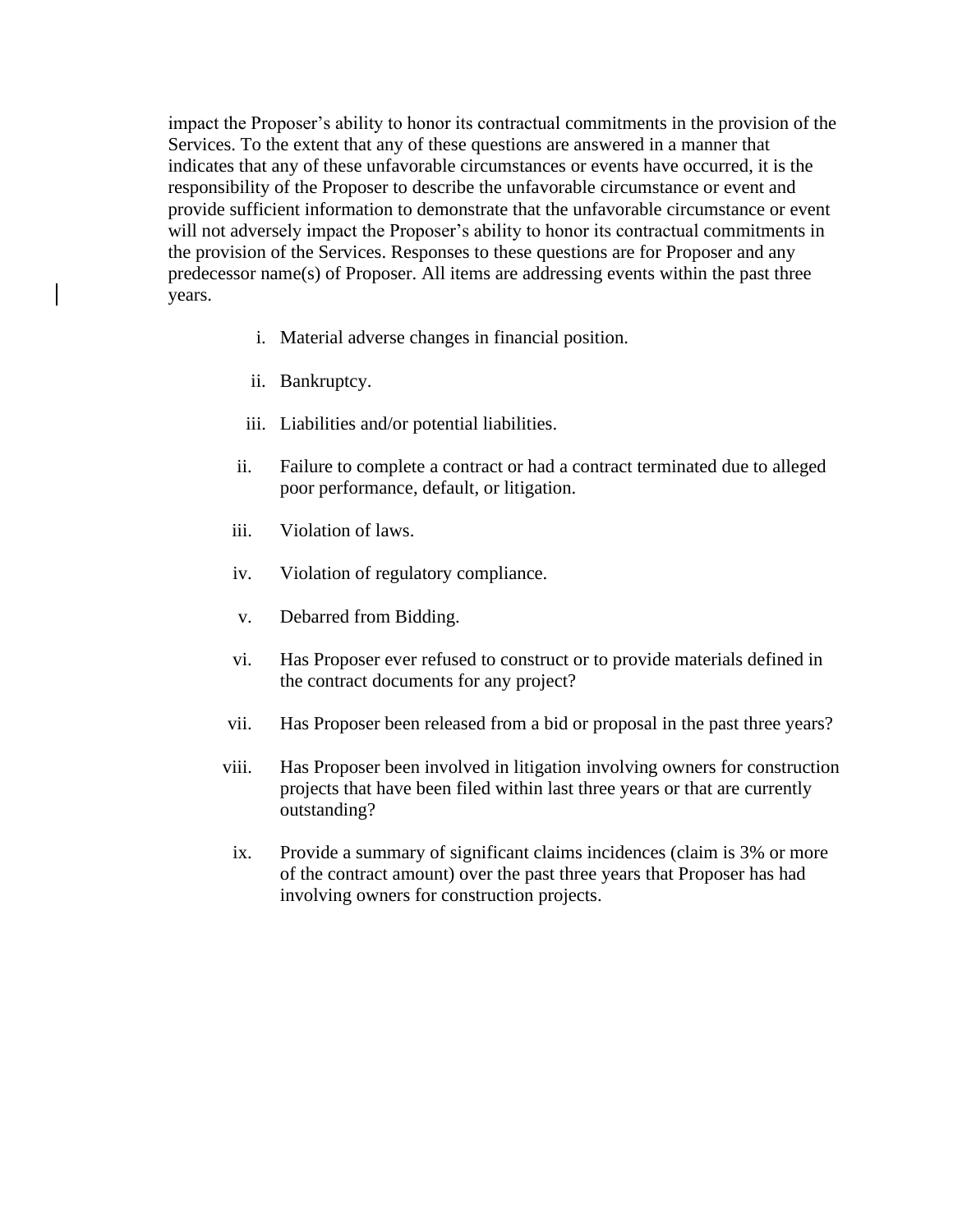#### **Exhibit A – Draft Design-Build Agreement for Professional Services**

This Agreement for Professional Services ('Agreement'), by and between the Saralyn Homeowners Association (hereafter "HOA") and "Contractor), a professional Design-Builder firm with a Professional Corporation with offices in North Carolina (Hereafter, "Professional").

WHEREAS, the HOA has completed necessary steps for retention of Design-Build services under applicable procurement guidelines and HOA policies; and

WHEREAS, the HOA chose Professional to provide professional services for the HOA and Professional desires to provide such services.

NOW THEREFORE, in consideration of the premises and for other good and valuable consideration, the receipt of which is acknowledged, the parties agree as follows:

#### ARTICLE 1 EFFECTIVE DATE AND SCOPE OF SERVICES

- 1. This Agreement shall be effective upon execution by both parties ('Effective Date').
- 2. This Agreement is for professional design-build services to be provided by Professional with respect to the Project located in the HOA of Chatham County, North Carolina. Professional shall provide all services including reports and other deliverables as described herein and in Attachment A (Scope of Work), attached hereto and incorporated herein by reference ('Basic Services'). Professional shall also provide Additional Services as may from time-to-time be agreed upon by written amendment to this Agreement ('Written Amendment'). Scope of Work and Additional Services are collectively referred to as 'Professional Services' or 'Services.'
- 3. Scope of Work shall commence after Effective Date and Professional's receipt of a Notice to Proceed from the HOA and shall be performed in accordance with any schedule contained in Agreement (sometimes 'Milestone Dates').
- 4. Professional represents and agrees that now and continuing for the term of Agreement, Professional:
	- i. is experienced, qualified, skilled and fully capable of performing Services in a competent and professional manner;
	- ii. shall exercise reasonable care and diligence, and shall act in the best interest of the HOA;
	- iii. shall act in accordance with generally accepted standards of Professional's practice applicable to the locality; and shall comply with this Agreement and with all applicable federal, statelocal laws, ordinances, codes, rules and regulations (collectively 'Laws and Regulations');
	- iv. is qualified to do businessinNorthCarolina andwillmake all necessary filings and performother actions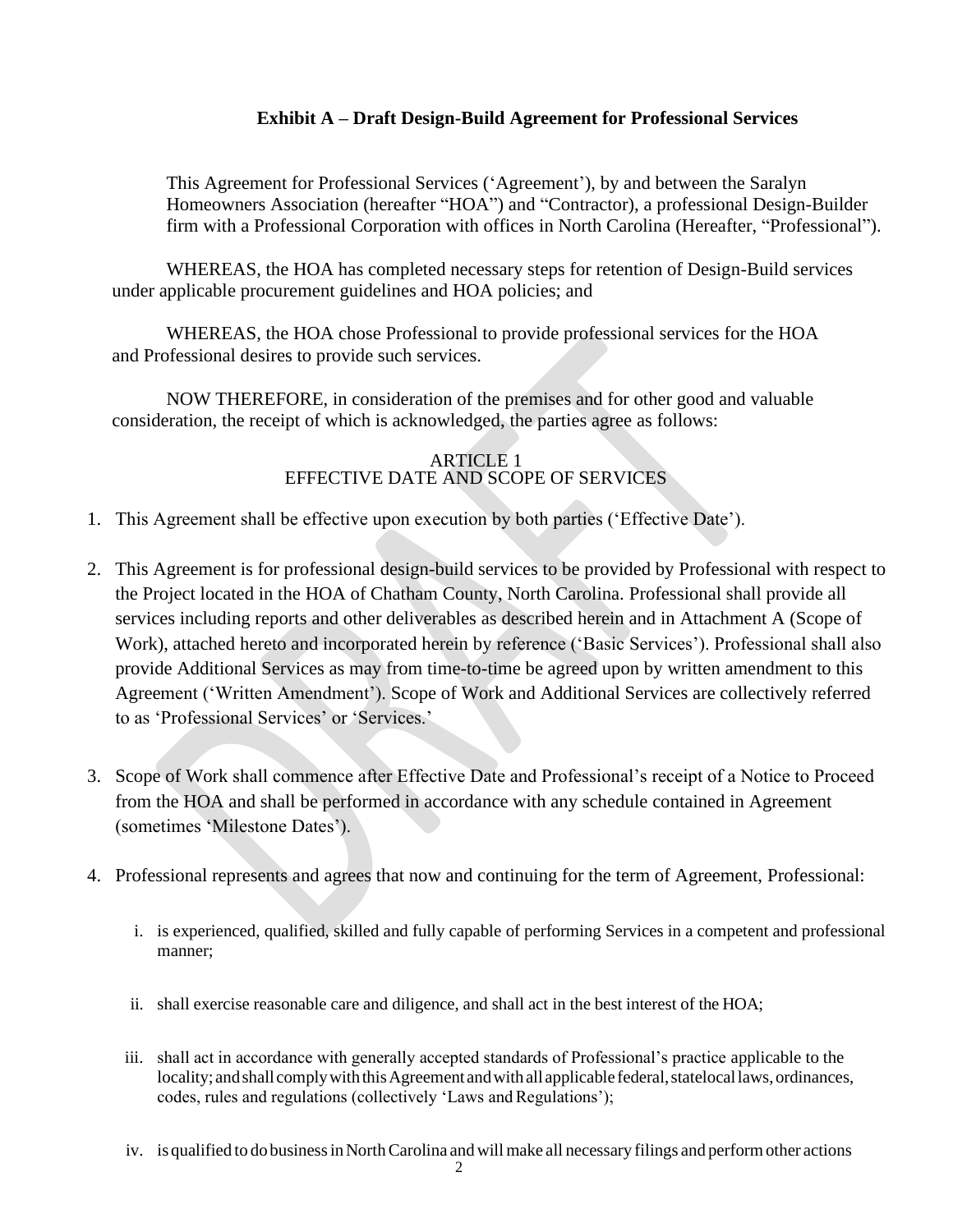required to remain in good standing with the North Carolina Secretary of State, and possesses all necessary qualifications, licenses, and certifications;

- v. shall perform in a timely manner and in accordance with all Milestone Dates or otherschedulesrequired under this Agreement, time being of the essence;
- vi. shall work in good faith with the HOA to meet requirementsimposed by the federal or state government or other funding entity if grants are used to fund any portion of Project; and,
- vii. the individual(s) signing Agreement have the right and power to do so and bind Professional to the obligations set forth herein and such individuals do so personally warrant that they have such authority.

#### ARTICLE 2

#### RESPONSIBILITIES OF PROFESSIONAL

- 1. Standard of Care. Professional shall assure that all drawings, specifications, plans, surveys, reports, technical memoranda, testing protocol, designs, electronic databases and other documents and all deliverables ('Documents and Deliverables') prepared by Professional are in accordance with all Laws and Regulations.
- 2. Professional shall be responsible for all errors or omissions in Documents and Deliverables and shall correct at no additional cost to the HOA any and all errors, omissions, discrepancies, ambiguities, mistakes or conflicts in the Documents and Deliverables. Professional shall reimburse the HOA for the aggregate cost to the HOA for all errors and omissions of Professional.
- 3. In addition to any other damages that might be due to the HOA hereunder in connection with the breach of this Agreement by Professional, Professional shall reimburse the HOA for costs, damages, and expenses that are the result of errors, omissions, or delays of Professional, including those of Professional's subcontractors.
- 4. Professional shall expedite and accelerate its efforts as necessary to perform in accordance with this Agreement at no additional cost to the HOA, if the HOA reasonably determines that Professional is behind schedule.
- **5.** Key Personnel and Subcontractors. No changes in Professional's personnel or subcontractors designated in Attachment A as those who will provide Services shall be permitted except with the prior written consent of the HOA, which consent shall not be unreasonably withheld. Such replacement personnel and subcontractors shall have the same or higher qualifications and experience asthose being substituted. If Professional provides any Services using subcontractors, Professional shall be solely responsible for all aspects of subcontractor(s) conduct and performance. Additionally, Professional's contracts with subcontractor(s) shall include a provision that, in the event this Agreement is terminated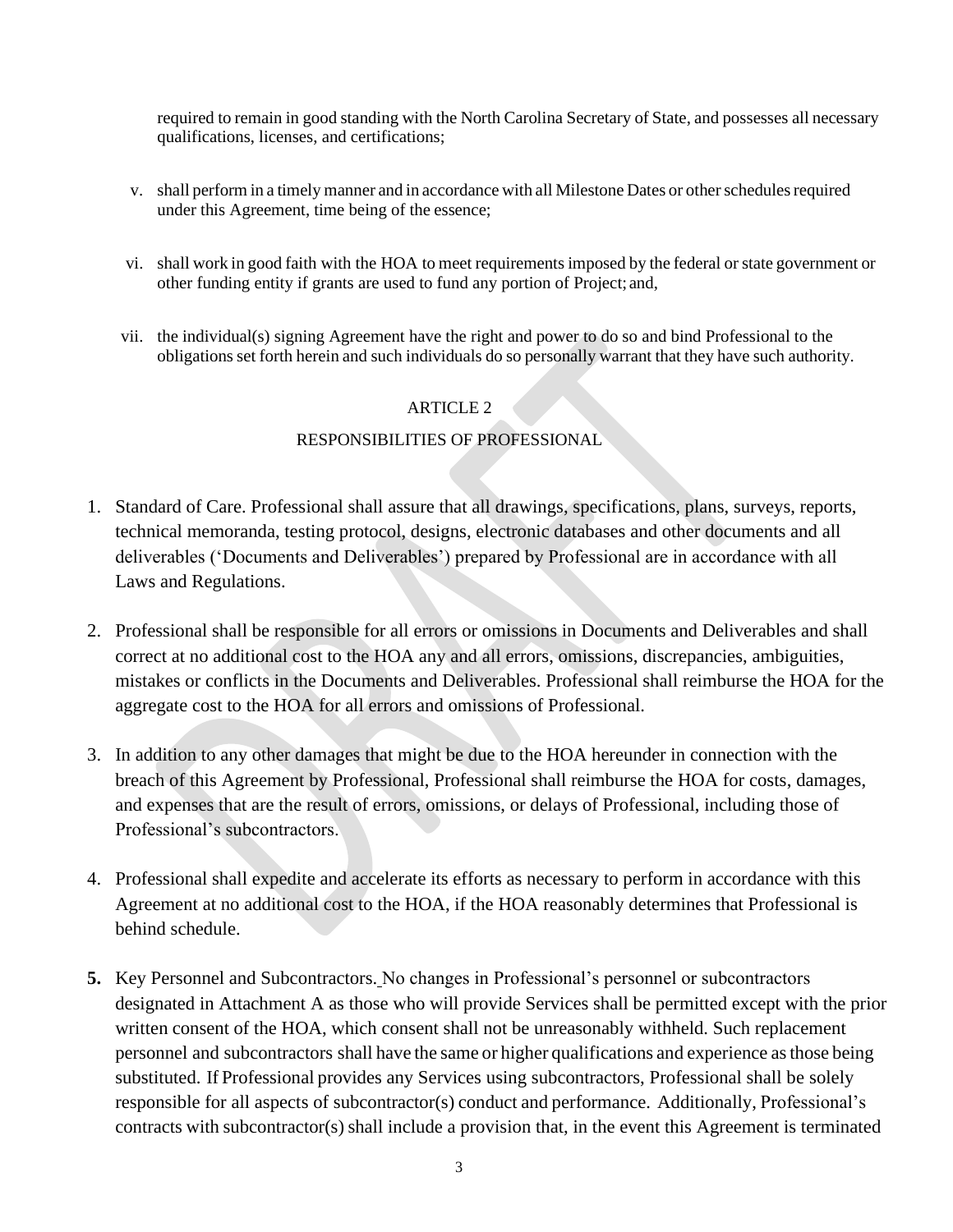for cause by the HOA, the HOA may take assignment of such contract of Professional with their subcontractor**.**

6. Taxes, Permits, and Licenses. Unless otherwise provided, Professional is responsible for all applicable taxes and license fees and shall acquire all licenses and permits required by Laws and Regulations

#### ARTICLE 3 COMPENSATION FOR SERVICES

- 1. Compensation for Basic Services. The Total Fixed Fee for Basic Services, which is a 'total' fee that includes all costs and expenses, is a not to exceed amount of \$ (Amount) unless changed by a duly authorized amendment. As set forth in Attachment A, the Scope of Work has been divided into 'phases' or 'tasks.'
- 2. Upon the satisfactory completion of each phase or task Professional shall submit to the HOA an Invoice for that phase or task. The Invoice shall be in a form acceptable to the HOA and shall show the Services performed in the completion of the phase or task.
- 3. Payments for phases or tasks that have been satisfactorily completed will be made by the HOA within thirty (30) calendar days of receipt of an acceptable Invoice. In the event the HOA finds any part of an Invoice not to be acceptable, it shall identify to the Professional the part or parts which are not acceptable and shall pay the part or parts of the Invoice which are acceptable. The HOA shall have the right to deduct from payments to the Professional any costs or damages incurred, or which may be incurred, by the HOA as a result of Professional's failure to perform on any phase or task, following reasonable notice and opportunity to cure such nonperformance by Professional.
- 4. Compensation for Additional Services. Additional Services shall be as set forth in Written Amendment. Payments for Additional Services that have been properly approved and satisfactorily completed will be made by the HOA within thirty (30) calendar days of receipt of an invoice that is in form and substance acceptable to HOA. In the event the HOA finds any part of an invoice not to be acceptable, it shall identify to the Professional the part or parts which are not acceptable and shall pay the part or parts of the invoice which are acceptable, if any. The HOA shall have the right to deduct from payments to Professional any costs or damages incurred, or which may be incurred, by the HOA as a result of Professional's failure to perform any Service, following reasonable notice and opportunity to cure such nonperformance by Professional.
- 5. Accounting Records and Other Records. Accounting records of Professional's compensation for Services and Additional Services (and Reimbursable Expenses, if permitted under this Agreement) shall be maintained by Professional in accordance with generally accepted accounting practices and shall be available for inspection and copying by HOA at mutually convenient times for a period of six (6) years after termination of this Agreement.

#### ARTICLE 4 RESPONSIBILITIES OF HOA

1. Cooperation and Coordination. In addition to being responsible for the duties set forth as duties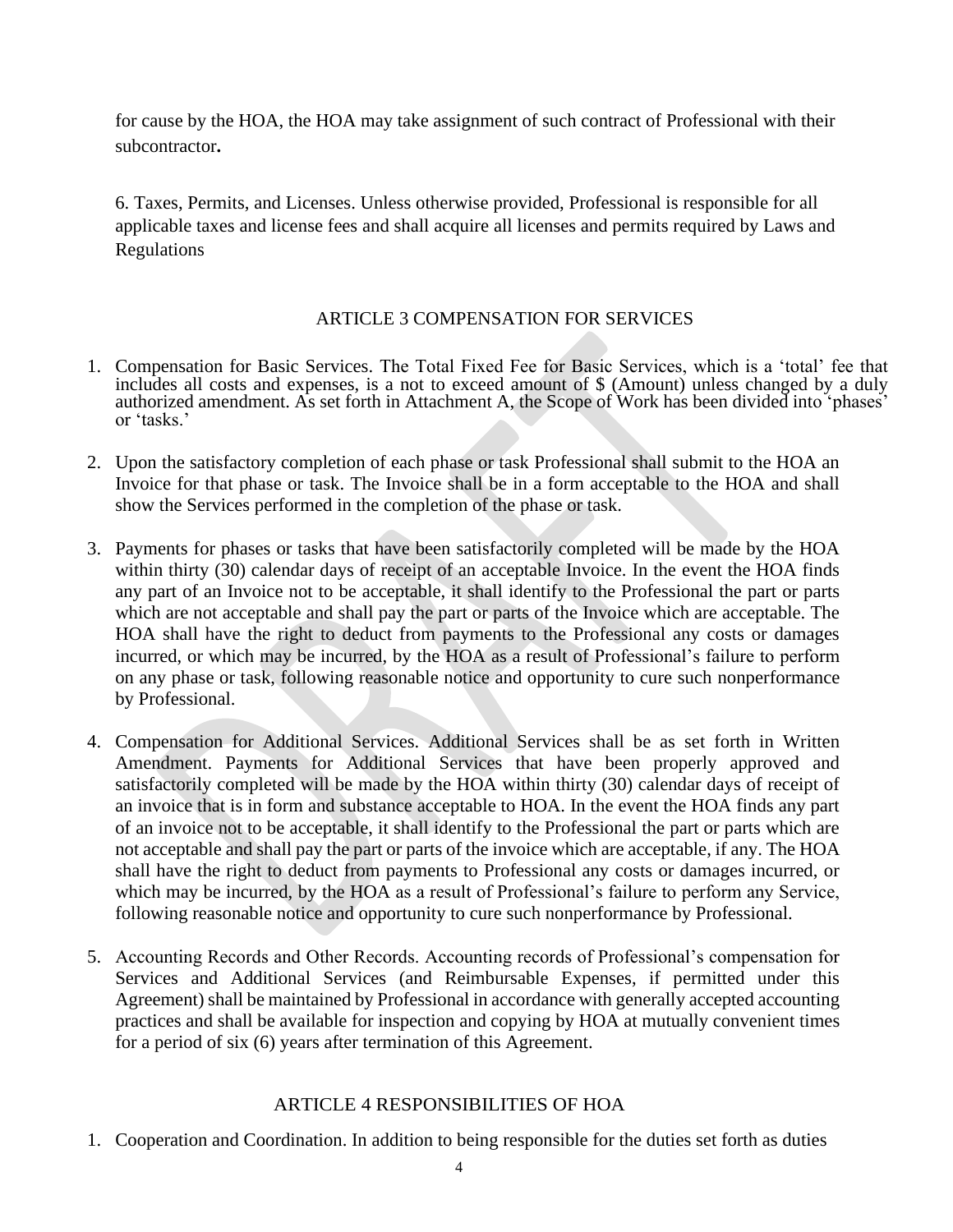or responsibilities of the HOA in the RFQ, the HOA may designate, in writing, a person to act as project manager who shall coordinate the project work and who shall be available during working hours as often as may be reasonably required to render decisions within guidelines established by the HOA manager and to furnish information. The HOA shall examine documents submitted by Professional and shall make reasonable efforts to render timely decisions pertaining thereto so as not to unduly delay the orderly progress of Professional's Services. The HOA has also precured administrative services from Triangle J Council of Governments and may authorize someone of their staff to act as project manager or co-project manager.

#### ARTICLE 5 INSURANCE

- 1. Professional shall provide a Certificate of Insurance verifying its limits for public liability, property damage, and automobile insurance in an amount not less than Five Million Dollars (\$5,000,000) per occurrence. The Saralyn HOA and Triangle J Council of Governments shall be specifically named as an "additional insured" on all policies covering work under the Contract and the required Certificate of Insurance shall show that the Saralyn HOA and Triangle J Council of Governments has been added to the policies. All insurance shall be endorsed so that it cannot be canceled in less than thirty (30) days.
- 2. Each policy shall provide that the HOA shall receive not less than thirty (30) days prior written notice, when available, of any cancellation or non-renewal of coverage of any of the policies. Upon notice of such cancellation, non-renewal, or if a policy's limits are exhausted, Professional shall procure substitute insurance so as to assure the HOA that the minimum limits of coverage are maintained continuously throughout the periods specified herein.
- 3. Professional's insurance coverage shall be primary for any claims related to this agreement.
- 4. The insurer shall have no right of recovery or subrogation against the Saralyn HOA or Triangle J Council of Governments, its agents or agencies, it being the intention of the parties that the insurance policies shall protect the HOA and Triangle J and be primary coverage for any and all losses covered by the policies.
- 5. A certificate of insurance and all endorsements required shall be provided at, or prior to, execution of this Contract. The HOA's review or acceptance of certificates of insurance shall neither relieve Professional of any requirement to provide the specific insurance coverage set forth herein nor shall it constitute a waiver or acknowledgement of satisfaction of the specific insurance requirements set forth in this Contract.
- 6. The HOA reserves the right to modify these requirements, including limits, based on the nature of the risk, prior experience, insurer, coverage, or other special circumstances.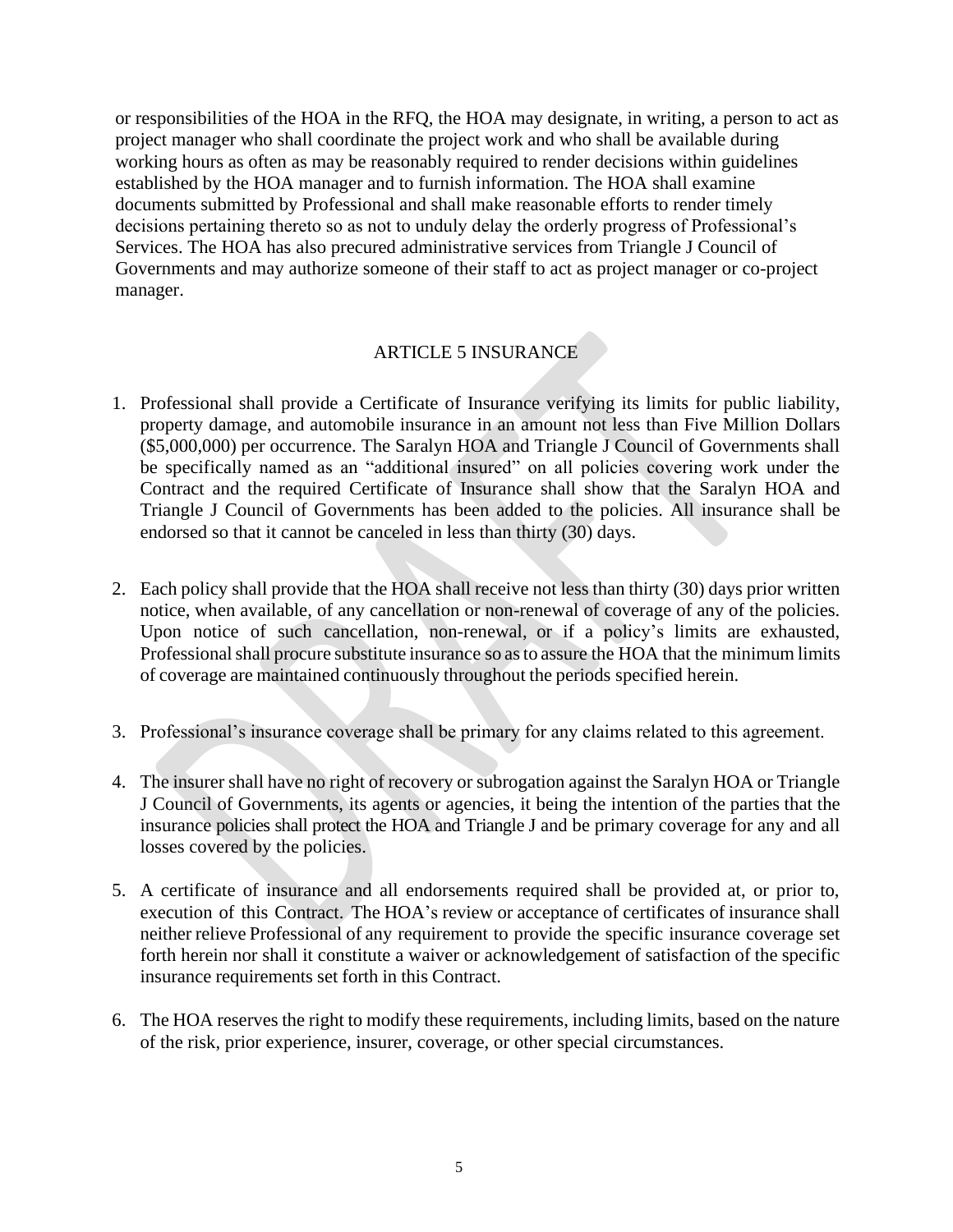#### ARTICLE 6 DAMAGES AND REMEDIES

- 2. Services, Reimbursements, and Deductions. Professional shall reimburse the HOA for costs, damages, and expenses, including reasonable attorney's fees and expert's fees incurred by the HOA if such costs, damages, and expenses are the result of any error, omission, or delay of, or failure by Professional to perform as required by Agreement.
- 3. In addition to any other remedies available to the HOA, the HOA shall have the right to deduct from payments to the Professional any costs, damages, and expenses, including reasonable attorney's fees, that have been or may be incurred by the HOA as a result of Professional's failure to perform as required by Agreement.
- 4. General Indemnity. To the fullest extent permitted by Laws and Regulations, Professional shall indemnify and hold the HOA, its officers, and volunteers, harmless from and against all claims, costs, charges, civil penalties, fines, losses, liabilities and damages (including but not limited to reasonable professionals' fees and charges and all court or other dispute resolution costs) (collectively, "Claim(s)"), by whomsoever brought or alleged, arising out of, resulting from, or in connection with (a) any breach by Professional of any term or condition of this Agreement, Written Amendment or any Task Order, (b) any breach or violation by Professional of any applicable Law or Regulation, or (c) any other cause resulting from any negligent, reckless, or intentional act or omission constituting a tort under applicable statutes or common law, but only to the extent the fault of the Professional or its derivative parties (as defined in N.C.G.S. 22B-1 as it exists on the date of this Agreement) is a proximate cause of the Claim. This indemnification shall survive the termination of this Agreement.
- 5. Intellectual Property Indemnity. To the fullest extent permitted by Laws and Regulations, Professional shall indemnify and hold the HOA, its officers, and volunteers, harmless from and against all Claims, by whomsoever brought or alleged, arising out of or related to infringement of patent rights, copyrights, or other intellectual property rights ("IP Indemnity"), except with respect to designs, processes or products of a particular manufacturer expressly required by the Town in writing. If Professional has reason to believe the use of a required design, process or product is an infringement of a patent, copyright or other intellectual property, the Professional shall be responsible for such loss unless such information is promptly given to the Town. If and to the extent this IP Indemnity is not permitted by Laws and Regulations, Professional agrees that any Claims that would have been subject to the IP Indemnity are subject to the General Indemnity provisions of paragraph 6.2.1.
- 6. Non-Exclusivity of Remedies/No Waiver of Remedies. A party's selection of one or more remedies for breach of this Agreement shall not limit that party's right to invoke any other remedy available under this Agreement or by law. No delay, omission, or forbearance to exercise any right, power or remedy accruing to a party shall impair any such right, power or remedy or shall be construed to be a waiver of any breach hereof or default hereunder. Every such right, power or remedy may be exercised from time-to-time and as often as deemed expedient.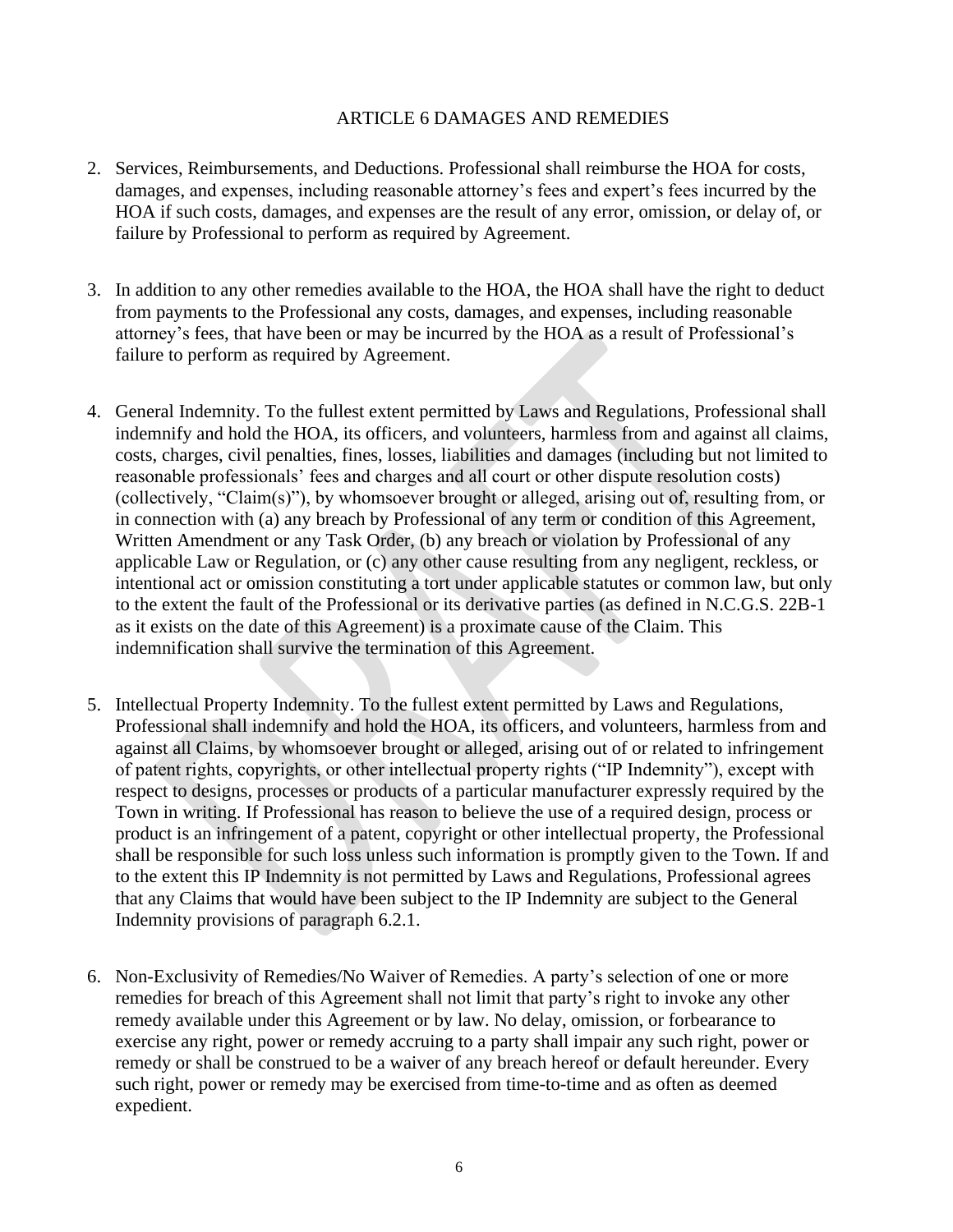7. Waiver of Damages. Professional shall not be entitled to, and hereby waive any monetary claims for, or damages arising from or related to, lost profits, lost business opportunities, unabsorbed overhead or any consequential damages.

#### ARTICLE 7 AMENDMENTS TO AGREEMENT

1. Changes in Scope of Work. Changes in the Scope of Work and entitlement to additional compensation or a change in duration or any other term of this Agreement shall be made only by a Written Amendment executed by both parties. The HOA may, without invalidating Agreement, make written changes in Services by preparing and executing a Written Amendment for review and execution by Professional. Within three (3) days of receipt of such Written Amendment, Professional shall notify the HOA in writing of any change contained therein that Professional believes significantly increases or decreases Services and request an adjustment in compensation with respect thereto. If Written Amendment significantly increases or decreases Services, the compensation may be equitably adjusted.

#### ARTICLE 8 TERMINATION AND SUSPENSION

- 1. Termination for Convenience. This Agreement may be terminated without cause by the HOA for its convenience upon thirty (30) days written notice to Professional.
- 2. Other Termination. After thirty (30) days written notice to the other party of its material breach of the Agreement, this Agreement may be terminated by the noticing party, provided that the other party has not taken all reasonable actions to remedy the breach. Should this Agreement be terminated for any reason, the HOA shall nevertheless have the right to require Professional to (a) turn over to the HOA all finished or unfinished Documents and Deliverables and (b) expend such additional effort as may be necessary to provide to the HOA professionally certified and sealed reports and such other information and materials as may have been accumulated by Professional in the performance of this Agreement, whether completed or in process. If Professional provides such certified and sealed information as outlined above, Professional shall be compensated in accordance with this Agreement.
- 3. Survival. Termination of this Agreement, for whatever reason, shall not terminate a party's representations and warranties nor nullify any indemnity hereunder.
- 4. Suspension. The HOA may order Professional in writing to suspend, delay, or interrupt all or any part of the Services for the convenience of the HOA.
- 5. In the event Professional believes that any suspension, delay, or interruption of the Services ordered by the HOA may require an extension of the duration of the Scope of Work or an increase in the level of staffing by Professional, it shall so notify the HOA and propose an amendment to Agreement, which shall be effective only upon the write approval by the HOA. In the event the duration of Scope of Work is extended or shortened or the level of staffing by Professional is increased or decreased, the Compensation for the Scope of Work may be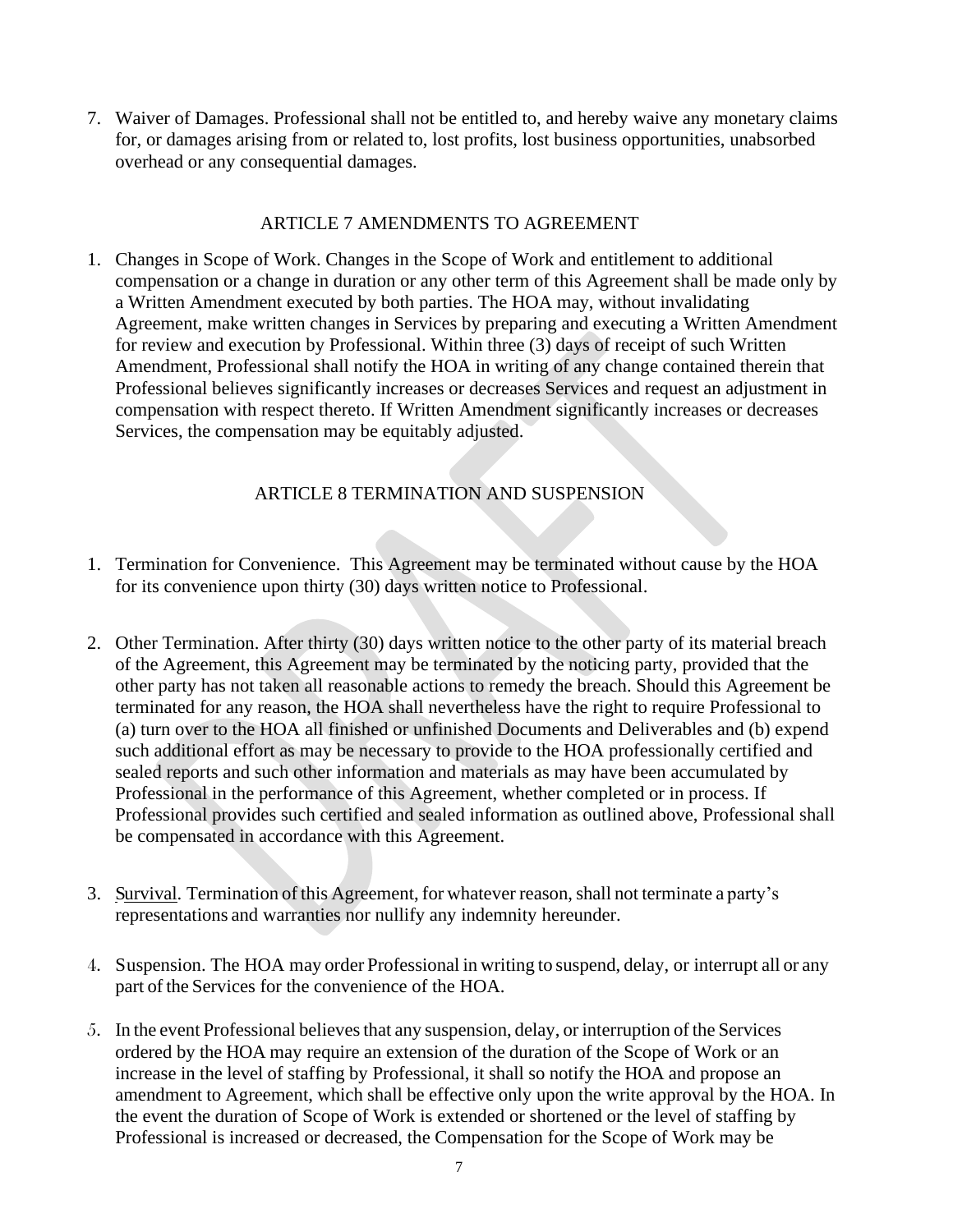equitably adjusted by Written Amendment.

6. A suspension, delay, or interruption of the Services shall not terminate this Agreement; provided, however, that if such suspension, delay or interruption causes a suspension of Services for a period exceeding ninety (90) days, the Compensation for the Scope of Work may be equitably adjusted by Written Amendment.

#### ARTICLE 9 OWNERSHIP OF DOCUMENTS AND DELIVERABLES

- 1. Ownership of Documents and Deliverables. The HOA shall be granted, at no additional cost, ownership of all drawings, specifications, plans, surveys, reports, technical memoranda, testing protocol, designs, electronic databases and other documents or instruments identified as 'deliverables' herein or which, by their nature, are designed to be delivered to the HOA under this Agreement. Professional shall turn over to the HOA in good unaltered condition, reproducibles as described in Section 10.8 of all Deliverables prior to final payment, if not delivered earlier hereunder, or within seven (7) days after termination if this Agreement is terminated for any reason. Professional may retain one set of Deliverables for its records.
- 2. Termination. In the event of termination, for whatever reason, should the HOA use drawings or other Documents or Deliverables for completion of the Project, the HOA shall, to the extent allowed by law and covered by insurance, indemnify and hold Professional harmless from and against any cost, expense, damage or claim arising out of the loss of life, personal injury or damage to tangible property occasioned wholly or in part by any act or omission by HOA or a Professional in connection with the HOA's improper use (or misuse) of Documents and Deliverables.
- 3. Other Projects. Documents and Deliverables may be used by the HOA for any reason not related to this Project without additional compensation to the Professional. Such use of Documents and Deliverables by the HOA for other projects shall be at the full risk of the HOA and the HOA shall indemnify and hold Professional harmless, to the extent allowed by law and covered by insurance, from and against any costs, expense, damage or claim arising out of the loss of life, personal injury or damage to tangible property occasioned wholly or in part by any act or omission by the HOA, its officers, and volunteers, in connection with the HOA's improper use (or misuse) of Documents and Deliverables.

#### ARTICLE 10 ADDITIONAL PROVISIONS

1. Dissemination of Information. The HOA takes efforts to assure that accurate information about the HOA is disseminated such that neither the public trust nor the public's perception of the HOA impartiality is compromised. Professional, mindful of those efforts, agrees that it shall not publicly disseminate any information concerning Services without prior approval of HOA. Any approval by the HOA may be given with certain stipulations, such as HOA's participation in the creation of the public product or the HOA's review and the option to refuse ultimate release of the final product should it fail to meet the HOA's standards and goals. Publicly disseminate means but is not limited to electronic, video, audio, photographic or hard copy materials serving as, in whole or part, advertising, sales promotion, professional papers or presentations, news releases, articles, or other media products, and/or Professional's business collateral pieces.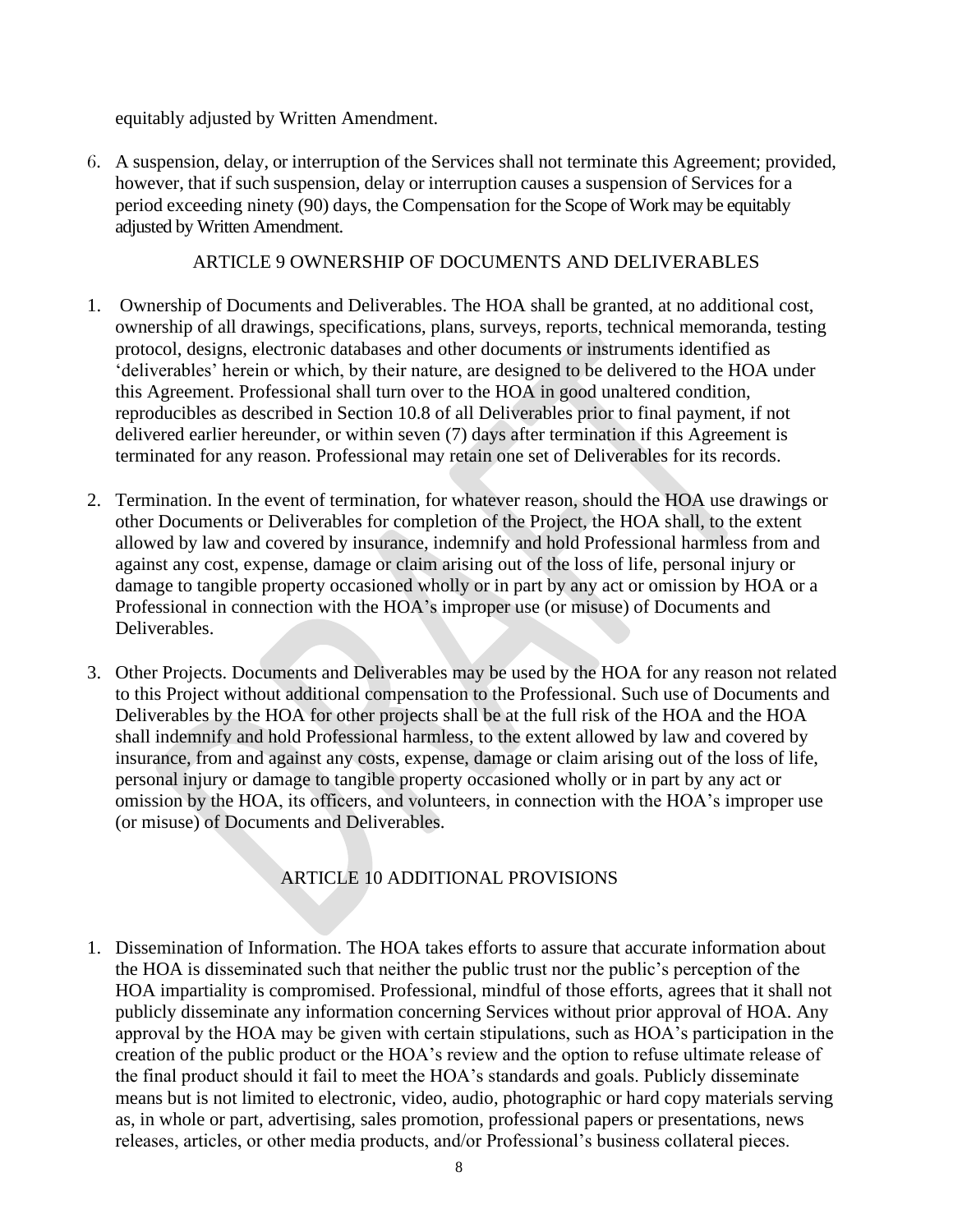Notwithstanding the foregoing, the parties agree that Professional may list the HOA as a reference in response to requests for proposal and may identify the HOA as a customer in presentations to potential customers.

- 2. Limited Assignment/Delegation. This Agreement shall bind Professional and its successors and permitted assigns. Professional shall not assign or transfer its rights or interest in Agreement (including the right to payment), nor shall Professional delegate its duties under Agreement, without the HOA's written consent, which the HOA may grant or withhold in its sole discretion. The HOA's consent shall not release Professional of any obligation under Agreement and Professional and permitted assigns shall be subject to all of the HOA's defenses. Any attempt to assign Agreement without the prior written approval of the HOA shall be void. If Professional utilizes approved subcontractors, Professional shall be responsible for the scheduling, completeness, quality, accuracy, and timeliness of all their work. The HOA has the right to request that any subcontractor be replaced due to unsatisfactory performance.
- 3. Applicable Law. This Agreement shall be governed by the laws of the State of North Carolina without regard to North Carolina's choice of law provisions. Any lawsuit or other legal proceeding concerning this Agreement and/or the Services must be filed, and proper venue shall be in the Civil Superior Court of Chatham County, North Carolina.
- 4. Dispute Resolution. No services shall be delayed or postponed pending the resolution of any dispute unless the HOA otherwise agrees in writing. Any and all suits or actions to enforce, interpret or seek damages with respect to any provision of, or the performance or nonperformance of, this Agreement shall be brought exclusively in the General Court of Justice of North Carolina sitting in Chatham County, North Carolina and it is agreed by the parties that no other court shall have jurisdiction or venue with respect to such suits or actions. If and to the extent the project is subject to the dispute resolution requirement of N.C.G.S. 143-128(f1), then Professional shall participate in the HOA's dispute resolution process, which shall be considered part of Basic Services unless specifically agreed otherwise herein.
- 5. Entire Agreement; Amendments to Agreement. This Agreement represents the entire and integrated agreement between the Parties and supersedes all prior negotiations, representations, or agreements, either written or oral, including clickthrough agreements, clickwrap agreements, clickwrap licenses, or similar non- reciprocal agreements (collectively, "clickthrough agreement"). Agreement may be amended only by written amendment signed by both parties. Neither party may amend, or seek to amend, this Agreement by clickthrough agreement.
- 6. Severability. If any provision of this Agreement is held as a matter of law to be unenforceable, the remainder of this Agreement shall be enforceable without such provision.
- 7. Protocol for Documents and Deliverables. Professional shall provide all Documents and Deliverables in electronic form to the HOA in read-only MS-Windows compatible format (including either screen readable.pdf or HTML formats). All drawings shall be CAD generated and shall be provided on electronic media downloadable onto an AutoCAD based system. In order to meet US Justice Department standards for Internet accessibility, all Deliverables (draft and final) intended for presentation on a website must be provided in a manner and format compatible, consistent, and in compliance with all of the HOA's technology standards. Such material must be provided in screen readable PDF or HTML versions, be screen-reader friendly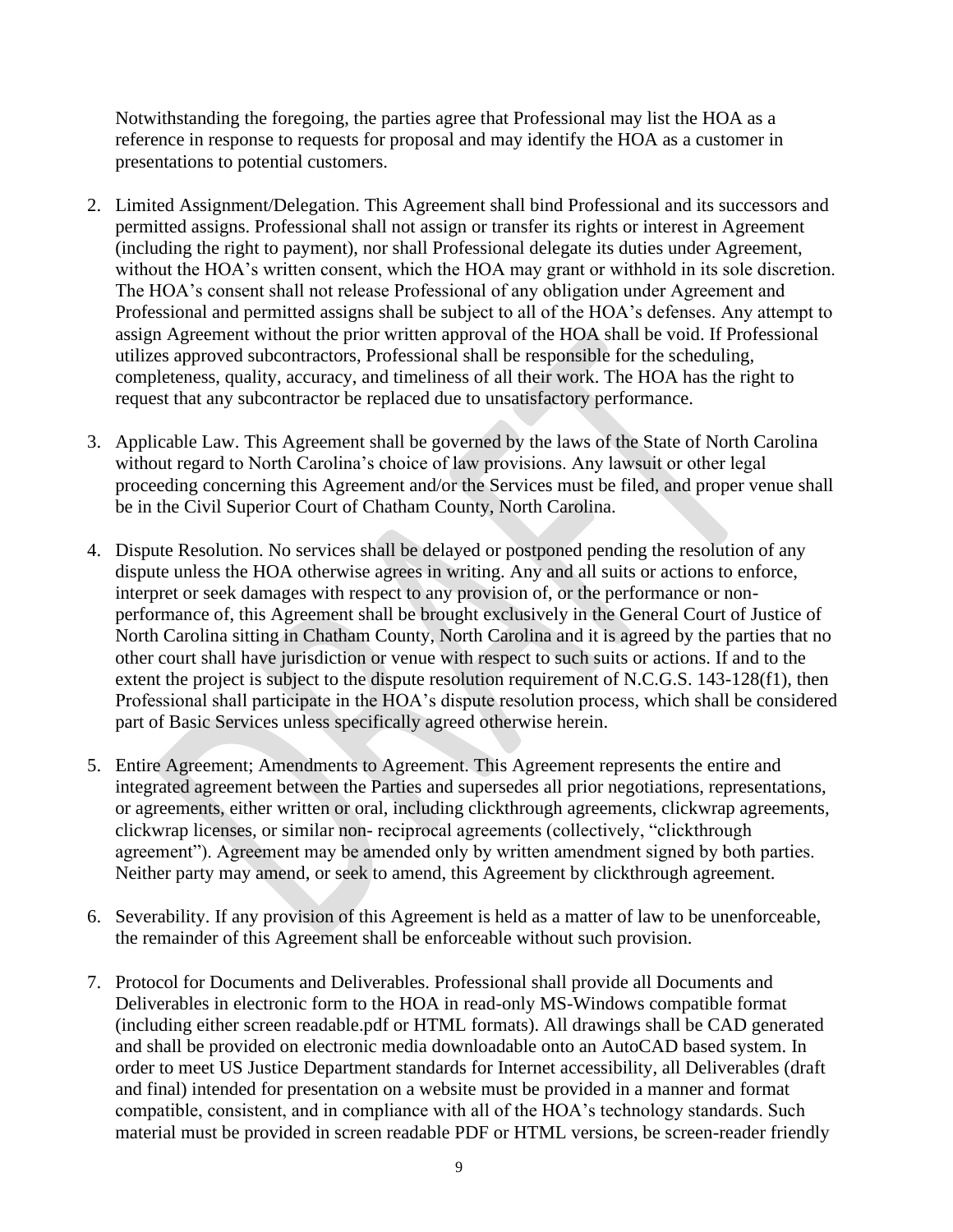and contain alternate text tags of no more than 34 characters. In the event that Professional notices any errors in electronic data provided to the HOA under this Agreement, Professional shall immediately notify the HOA, and if Professional provided such electronic data, Professional shall immediately replace same with correct versions thereof.

- 8. Gifts and Favors. Professional shall become aware of and comply with laws related to gifts and favors, conflicts of interest and the like, including G.S. §14-234, G.S. §133-1, and G.S. §133-32.
- 9. Independent Contractor. Professional is an independent contractor and is solely responsible for its Services and the supervision of its employees and permitted subcontractors. All persons assigned by Professional to provide Services pursuant to this Agreement shall, for all purposes of this Agreement, be considered employees of Professional only. Professional shall assume the sole and exclusive responsibility for the payment of wages to individuals for services performed under this Agreement and the withholding of all applicable Federal, State, and local taxes, unemployment insurance, and maintaining workers compensation coverage in an amount and under such terms as required by law. If the HOA notifies Professional in writing that any person providing Services appears to be incompetent, disorderly, or otherwise unsatisfactory to the HOA, such person shall be removed from the project and shall not again be employed on it except with the prior written consent of the HOA. No extension to any "Milestone Date" or completion date will be granted for replacement of such personnel or subcontractors.
- 10. Public Records. Professional acknowledges that records made or received in connection with the transaction of public business are public records and subject to public records requests. HOA may provide copies of such records, including copyrighted records, in response to public record requests, except that, upon request of and indemnification by Professional, the HOA will not disclose records that meet all of the requirements of a trade secret as set forth in N.C.G.S. 66- 152, that are specifically designated as a "trade secret" or "confidential" at the time of initial disclosure by contractor, and that are otherwise entitled to protection under N.C.G.S. 132-1.2(1). Professional shall make HOA aware of any public records requests made in regard to Services or this Agreement.
- 11. Resolving Discrepancies. Except as otherwise stated in Agreement, the provisions of Agreement take precedence in resolving any conflict, error, ambiguity or discrepancy between the provisions of the Agreement and the Attachments and the provisions of any standard, specification, manual, code or instruction of any technical society, organization or association (collectively 'Other Standards'), provided that if any of the Other Standards impose a more stringent standard or obligation upon Professional than in the Agreement, the Other Standard shall take precedence in resolving any conflict, error, ambiguity or discrepancy between the provisions of this Agreement and the Other Standard.
- 12. E -Verify. Contractor shall comply with E-Verify, the federal E-Verify program operated by the United States Department of Homeland Security and other federal agencies, or any successor or equivalent program used to verify the work authorization of newly hired employees pursuant to federal law and as in accordance with N.C.G.S. §64-25 et seq. In addition, to the best of Contractor's knowledge, any subcontractor employed by Contractor as a part of this contract shall be in compliance with the requirements of E-Verify and N.C.G.S. §64-25 et seq.
- 13. No Third-Party Beneficiaries. There are no third-party beneficiaries to Agreement.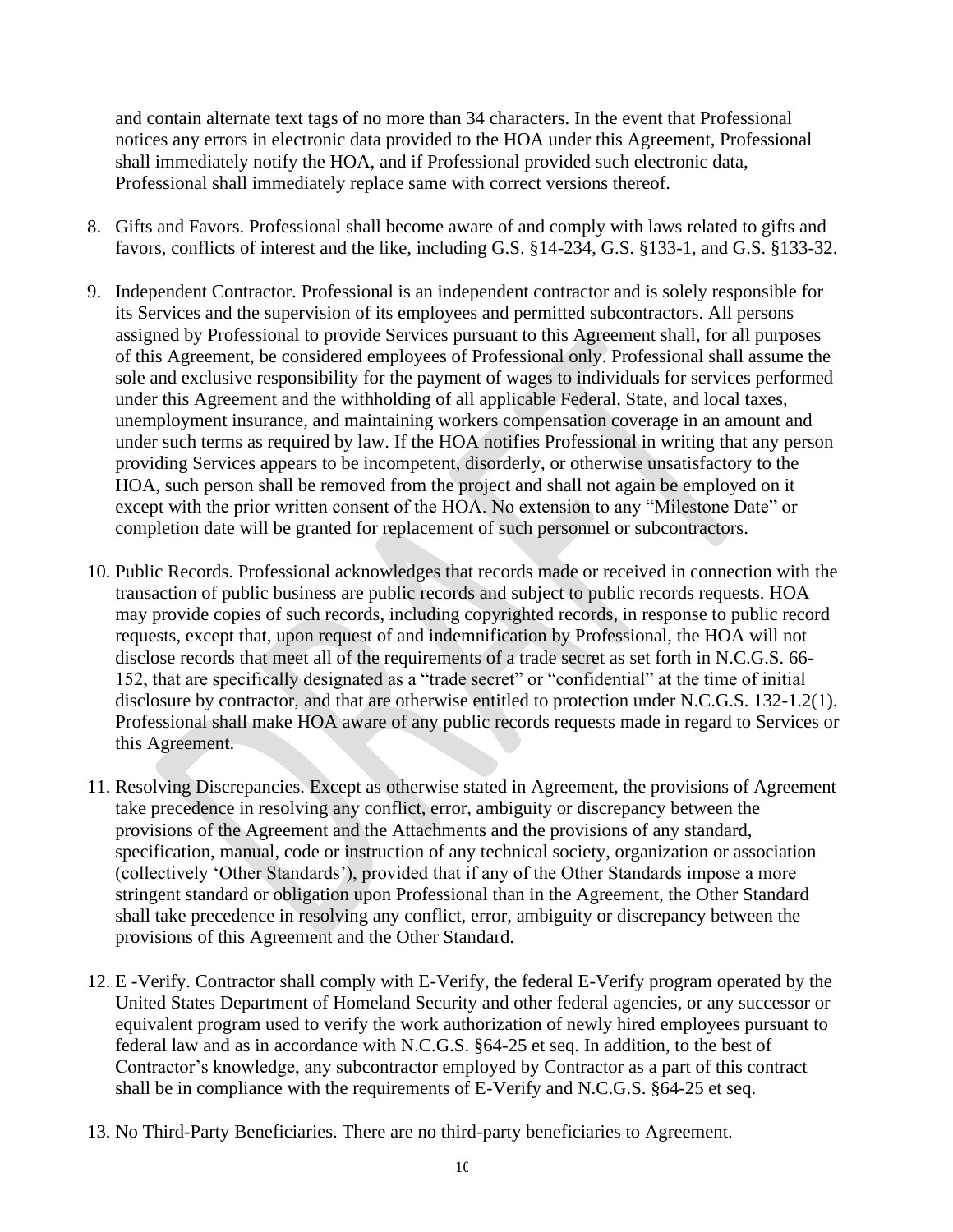- 14. Nondiscrimination. During the performance of this Agreement, the Professional agrees that it shall not discriminate against any employee or applicant for employment because of race, color, religion, sex, national origin, political affiliation or belief, age, or handicap. The Professional shall take affirmative action to ensure that applicants are employed and that employees are treated equally during employment, without regard to race, color, religion, sex, national origin, political affiliation or belief, age, or handicap. The Professional shall post in conspicuous places available to employees and applicants for employment, notices setting forth these EEO provisions. The Professional, in all solicitations or advertisements for employees placed by or on behalf of the Professional, shall state all qualified applicants will receive consideration for employment without regard to race, color, religion, sex, national origin, political affiliation or belief, age, or handicap.
- 15. Further Assurances. Professional agrees that it will cooperate with the HOA and will execute and deliver, or cause to be delivered, all such other instruments, and will take all such other actions, as HOA may reasonably request from time to time in order to effectuate the provisions and purposes of Agreement.
- 16. No Waiver of Sovereign or Qualified Immunity. Nothing in this Agreement shall be construed to mandate purchase of insurance by the HOA pursuant to N.C.G.S. 160A-485 or to in any way waive the HOA's defense of sovereign or governmental immunity from any cause of action alleged or brought against any Party for any reason if otherwise available as a matter of law. No officer of the HOA shall be subject to any personal liability by reason of the execution of this Agreement or any other documents related to the transactions contemplated hereby. Such officers, agents, or employees shall be deemed to execute this Agreement in their official capacities only, and not in their individual capacities. This section shall not relieve any such officer, agent, or employee from the performance of any official duty provided by law.
- 17. Emergencies. Notwithstanding anything else in this Contract, while federal, state, or local state(s) of emergency are in effect, or when a public health emergency has been declared, Contractor shall comply with all guidance and recommendations of the Centers for Disease Control, the State of North Carolina, and Chatham County, unless mutually agreed to by HOA and Contractor.

The Contract and any documents incorporated below, represent the entire Contract between the parties and suspend all prior oral or written statements, agreements, or Contracts.

Specifically incorporated into this Contract are the following attachments, or if not physically attached, are incorporated fully herein by reference:

Attachment A – Scope of Work and Personnel Attachment B – Supplement General Conditions Attachment C – Contract Addendum

In cases of conflict between this Contract and any of the above incorporated attachments or references, the terms of this Contract shall prevail.

IN WITNESS WHEREOF, the Contractor has executed the foregoing with the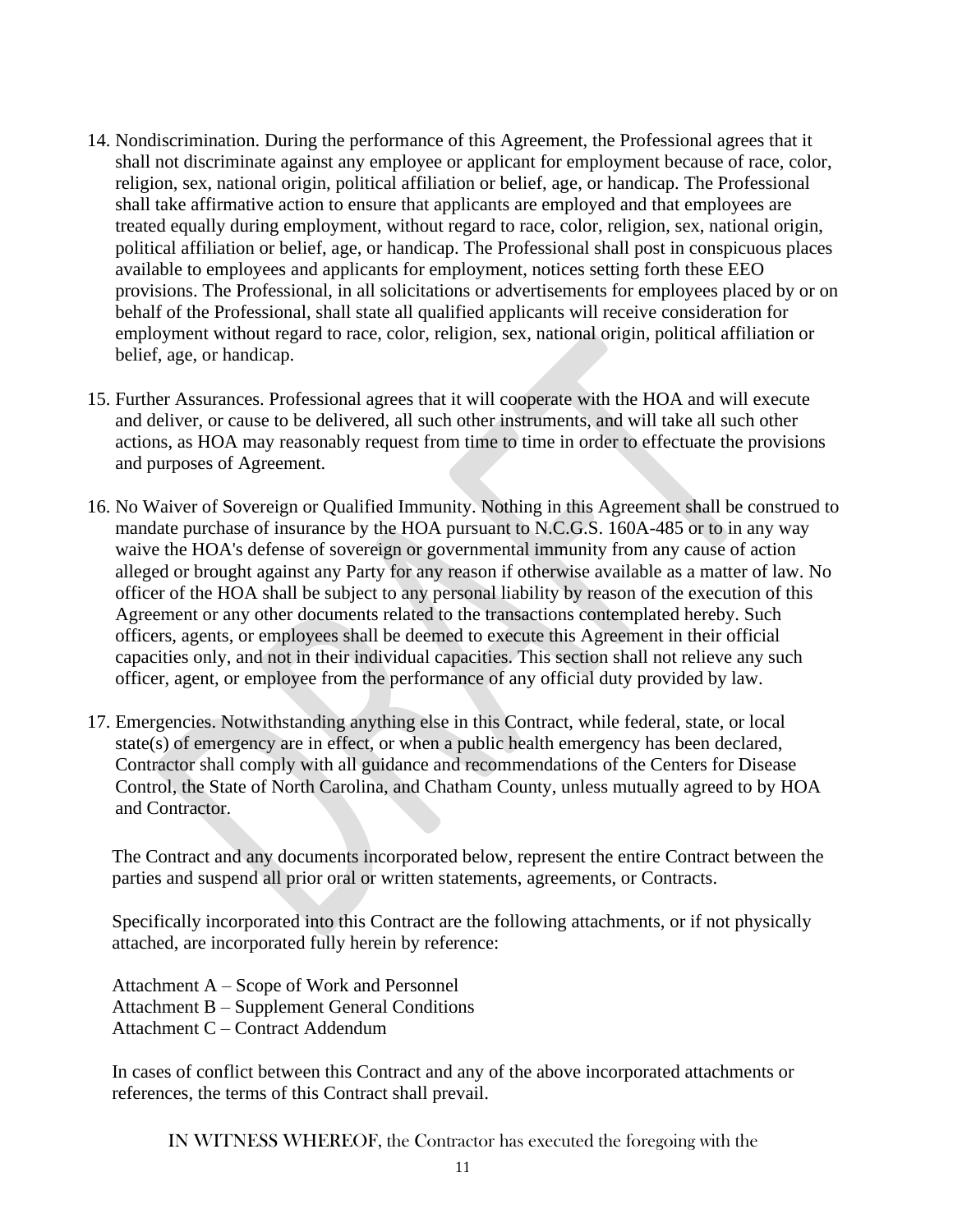signature(s) of its duly authorized officer(s), and the HOA has executed with the signature of its Board Chair, or Authorized Representative.

|                   | Contractor            |
|-------------------|-----------------------|
|                   | By: <u>signature</u>  |
| Saralyn HOA Board |                       |
|                   | Title:                |
|                   | Date:                 |
|                   | By:<br>(signature)    |
|                   | Name: Kirk McNaughton |
|                   | Title: Board Chair    |
|                   | Date:<br>$\sim$       |
|                   |                       |
|                   |                       |
|                   |                       |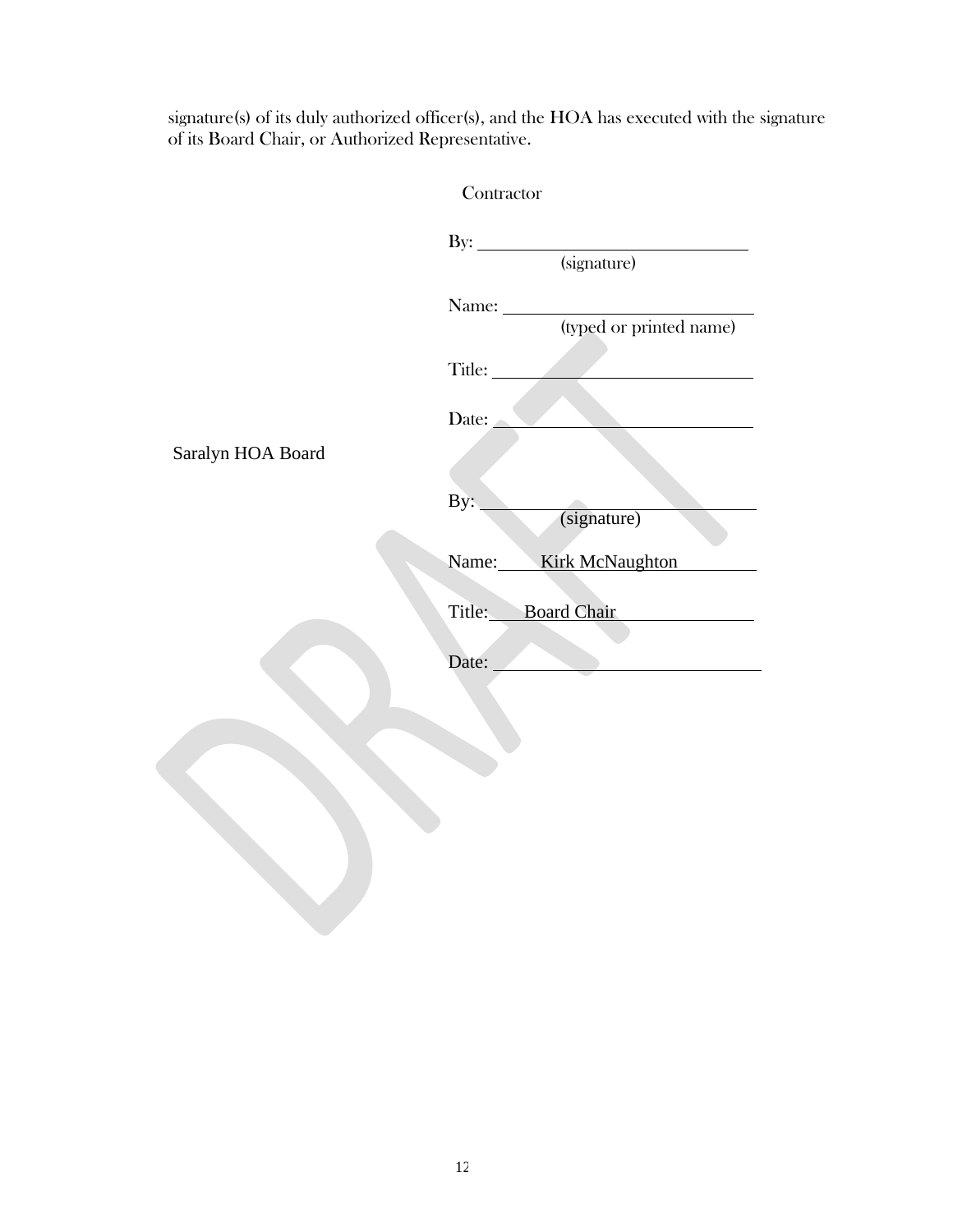# **Attachment A – Scope of Work and Personnel**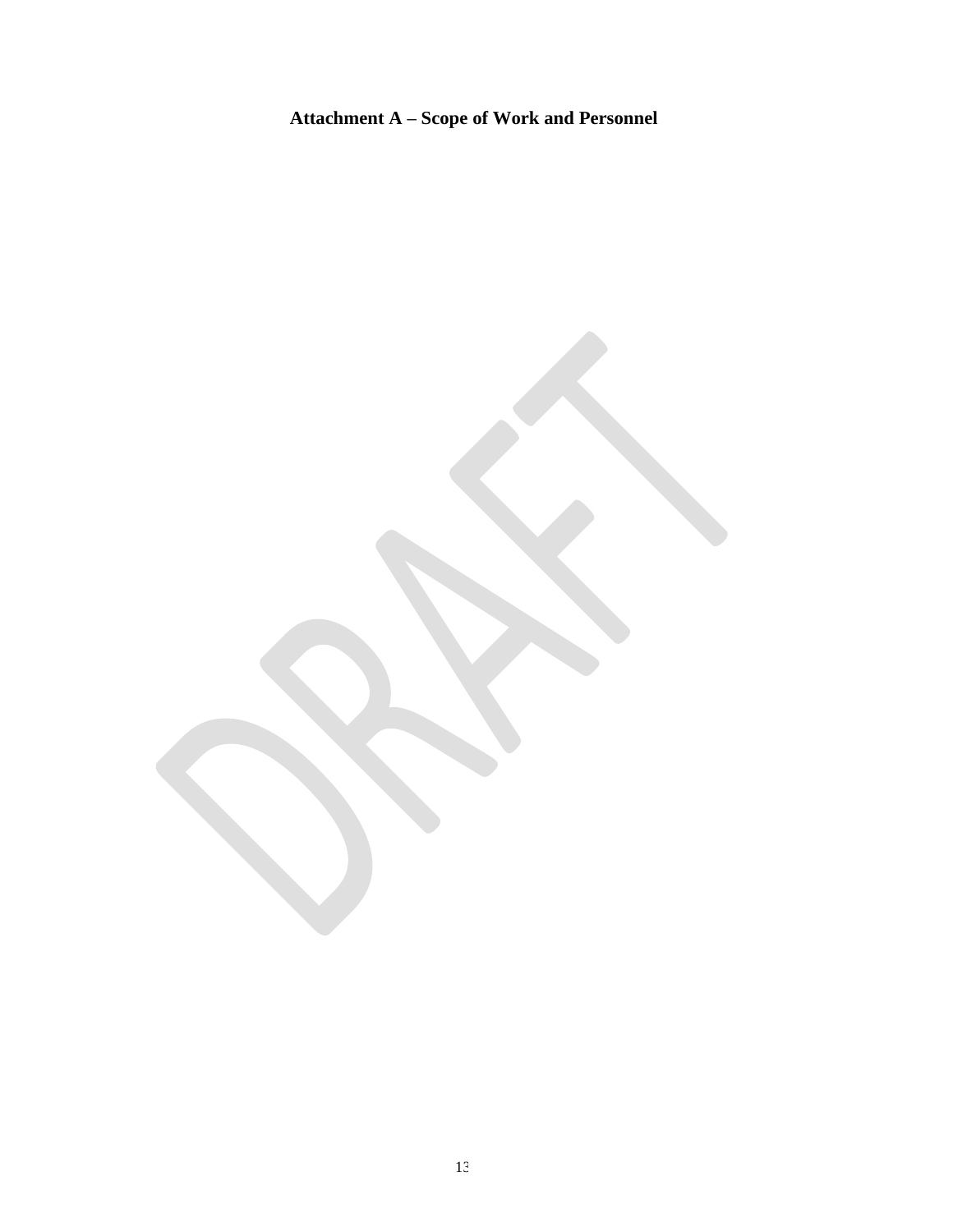# **Attachment B – Supplement General Conditions**